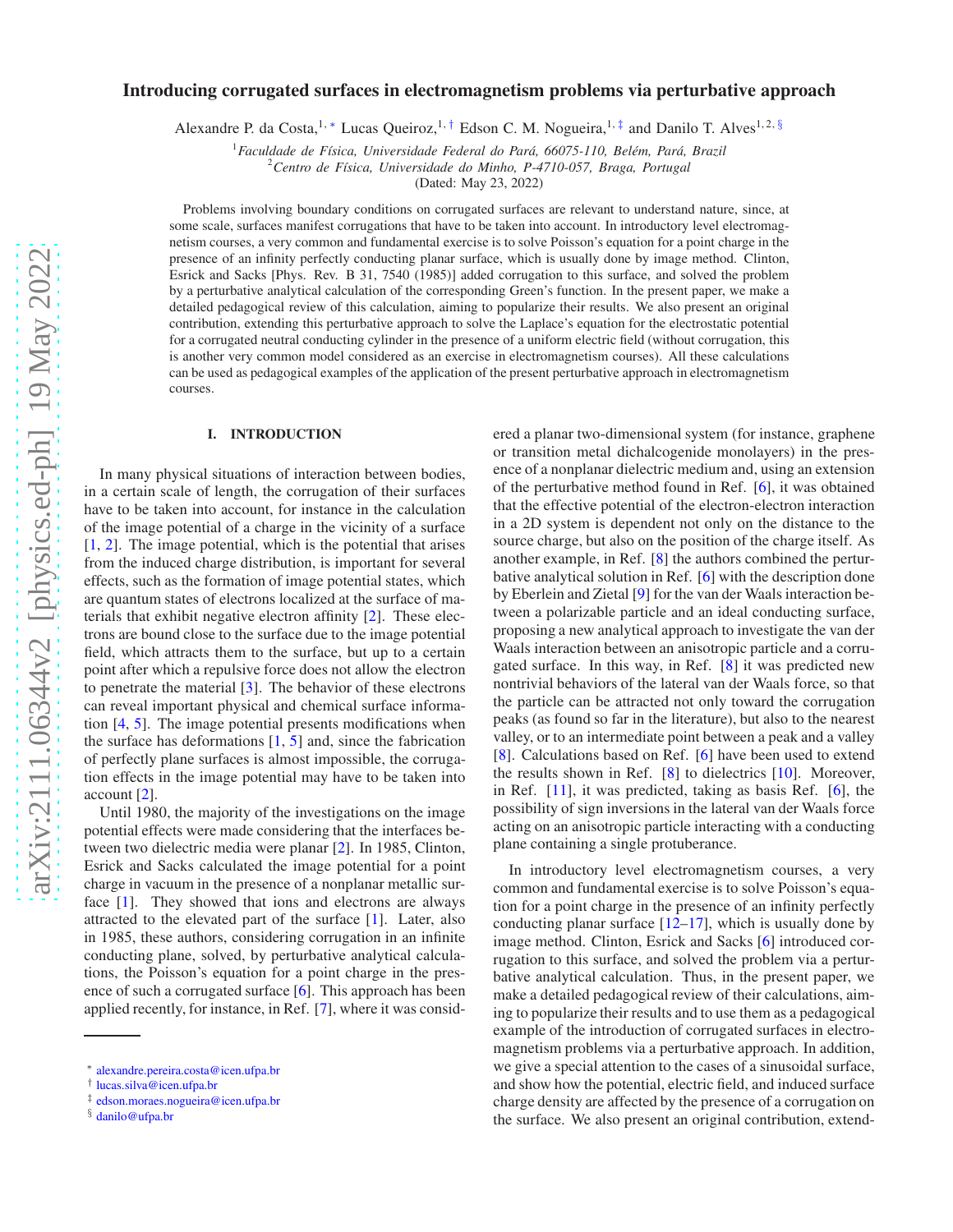ing this perturbative approach to solve the Laplace's equation for the electrostatic potential for a corrugated neutral conducting cylinder in the presence of a uniform electric field (without corrugation, this is another very common model considered as an exercise in electromagnetism courses [\[12](#page-14-5)[–17\]](#page-14-6)). This calculation can be used as another, and simpler, pedagogical example of the application of a perturbative approach to discuss the introduction of corrugated surfaces in electromagnetism problems.

This paper is organized as follows. In Sec. [II,](#page-1-0) we make a brif review of the problem of a point charge in the presence of an infinity perfectly conducting planar surface. In Sec. [III,](#page-1-1) we make a detailed review of the Clinton, Esrick and Sacks perturbative analytical calculations to solve Poisson's equation in the presence of a nonplanar conducting surface. In Sec. [IV,](#page-4-0) we perform, for pedagogical purposes, a consistency check of the formulas obtained in the previous section, by applying them to the case of a translated plane, and discuss some conditions under which the approximate solutions become closer to the exact one. In Sec. [V,](#page-5-0) we perform an application of the Clinton, Esrick and Sacks calculations for a sinusoidal surface. In Sec. [VI,](#page-6-0) we review the solution for the Laplace's equation for an ideal conducting cylinder placed in a uniform electrostatic field. In Sec. [VII,](#page-7-0) we extend this perturbative approach to solve the Laplace's equation for the electrostatic potential of an infinite conducting corrugated cylinder placed in a uniform electrostatic field. In Sec. [VIII,](#page-10-0) we perform a consistency check of the formulas obtained in the previous section, by applying them to the case of a cylinder with a slight enhancement in its radius. In Sec. [IX,](#page-10-1) we apply our perturbative calculations to a sinusoidal corrugated cylinder, and analyze how the potential, electric field, and induced surface charge density are affected by the corrugation. In Sec. [X,](#page-10-2) we present our final remarks.

# <span id="page-1-0"></span>II. A POINT CHARGE IN THE PRESENCE OF AN INFINITY PLANAR CONDUCTING SURFACE

In this section, we make a brief review of the problem of finding the potential  $\Phi$  for a point charge at a distance  $z'$  from an infinite grounded conducting plane located at  $z = 0$  (see Fig. [1\)](#page-1-2). Let us consider a point charge Q located at the position  $\mathbf{r}' = \mathbf{r}'_{||} + z'\hat{\mathbf{z}}$  (with  $z' > 0$  and  $\mathbf{r}'_{||} = x'\hat{\mathbf{x}} + y'\hat{\mathbf{y}}$ ). The problem of finding a solution to  $\Phi$ , for this case, is a very common exercise in introductory electromagnetism courses (see, for instance, Refs.  $[12-17]$ ). By writing the potential as

$$
\Phi(\mathbf{r}, \mathbf{r}') = QG(\mathbf{r}, \mathbf{r}'),\tag{1}
$$

where  $G(\mathbf{r}, \mathbf{r}')$  is the Green's function of the Laplacian operator, one has that the problem consists in finding (in the region  $z \geq 0$ ) the solution of Poisson's equation

<span id="page-1-3"></span>
$$
\nabla^2 G(\mathbf{r}, \mathbf{r}') = -4\pi \delta(\mathbf{r} - \mathbf{r}'),\tag{2}
$$

under the boundary conditions

$$
G\left(\mathbf{r},\mathbf{r}'\right)\big|_{z=0}=0,\tag{3}
$$

$$
G(\mathbf{r}, \mathbf{r}')|_{|\mathbf{r}| \gg |\mathbf{r}'|} \to 0. \tag{4}
$$



Figure 1. Illustration of a charge Q, located at  $\mathbf{r}' = \mathbf{r}'_{||} + z' \hat{\mathbf{z}}$  (with  $z' > 0$ ), in the presence of a grounded conducting plane.

<span id="page-1-2"></span>

<span id="page-1-5"></span>Figure 2. Illustration of a system formed by a charge Q, located at  $\mathbf{r}' = \mathbf{r}'_{||} + z'\hat{\mathbf{z}}$  (with  $z' > 0$ ), and  $-Q$  (image charge) located at  $\mathbf{r}_i = \mathbf{r}'_{||} - z' \hat{\mathbf{z}}.$ 

The solution of the problem given in Eqs.  $(2)-(4)$  $(2)-(4)$  $(2)-(4)$  is usually obtained by the image method  $[12-17]$  $[12-17]$ . This means that it coincides, for  $z \geq 0$ , with the solution of another problem, defined by the configuration formed by two point charges: Q located at  $\mathbf{r} = \mathbf{r}'$ , and  $-Q$  located at  $\mathbf{r} = \mathbf{r}_i$  (see Fig. [2\)](#page-1-5), where  $\mathbf{r}_i = \mathbf{r}'_{||} - z'\hat{\mathbf{z}}$  (the charge  $-Q$  is named as the image charge of Q). For this new configuration, the solution is simply given by the sum of the correspondent Green's function of each charge, and is written as

<span id="page-1-6"></span>
$$
G(\mathbf{r}, \mathbf{r}') = \frac{1}{[|\mathbf{r}_{\parallel} - \mathbf{r}'_{\parallel}|^2 + (z - z')^2]^{\frac{1}{2}}}
$$

$$
-\frac{1}{[|\mathbf{r}_{\parallel} - \mathbf{r}'_{\parallel}|^2 + (z + z')^2]^{\frac{1}{2}}}.
$$
(5)

This solution, for  $z \geq 0$ , is also the solution for the original problem given by Eqs. [\(2\)](#page-1-3)-[\(4\)](#page-1-4) and illustrated in Fig. [1.](#page-1-2)

# <span id="page-1-1"></span>III. REVIEW OF CLINTON, ESRICK AND SACKS **CALCULATIONS**

<span id="page-1-4"></span>In this section, we make a brief pedagogical review of the Clinton, Esrick and Sacks perturbative analytical calculations and results found in Ref. [\[6](#page-13-5)]. These authors computed, perturbatively, the potential  $\Phi$  associated to a problem similar to that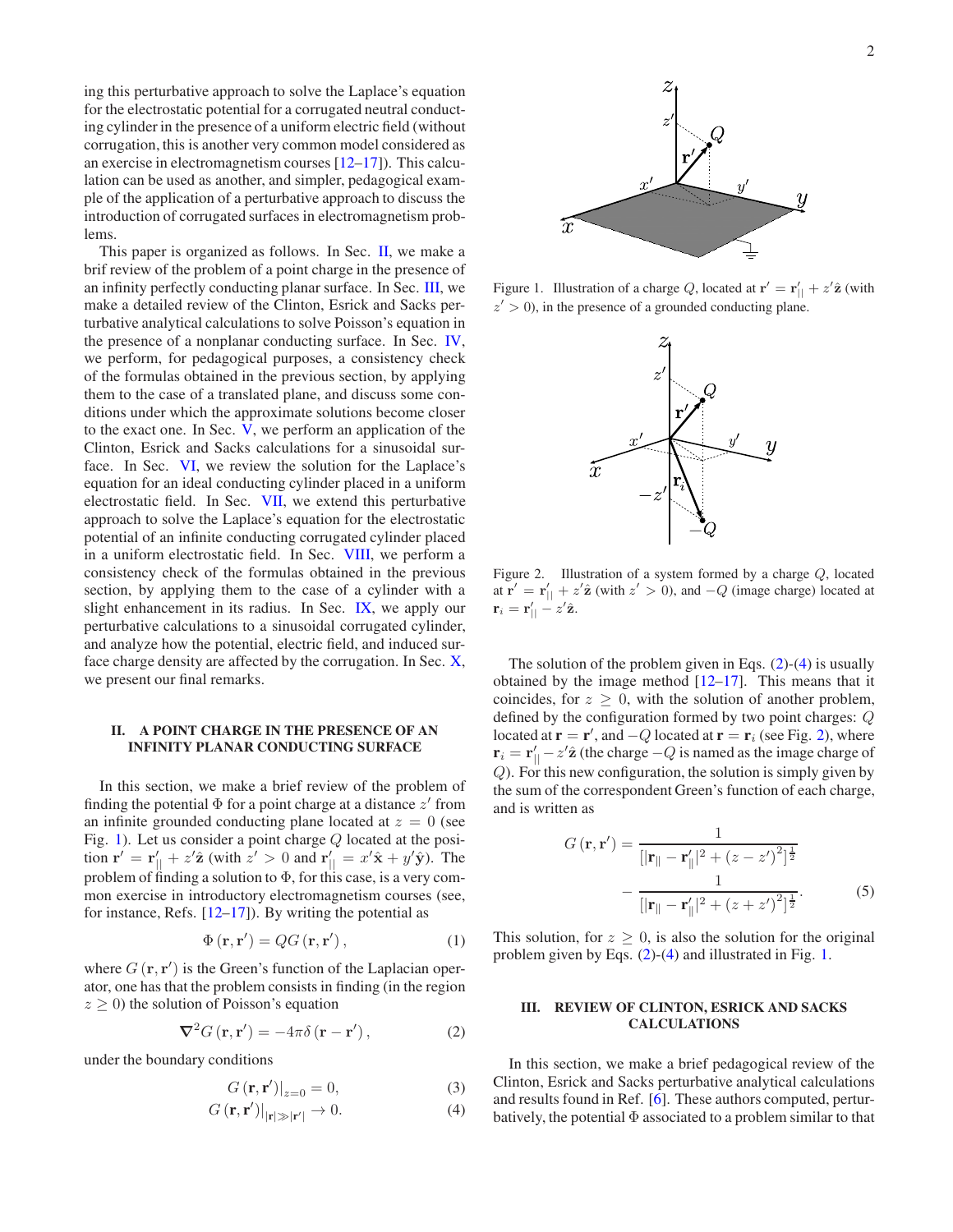

<span id="page-2-0"></span>Figure 3. Illustration of a charge Q, located at  $\mathbf{r}' = \mathbf{r}'_{||} + z'\hat{\mathbf{z}}$  (with  $z' > 0$ ), interacting with a general grounded conducting corrugated surface, whose corrugation profile is described by  $z = h(\mathbf{r}_{\parallel}).$ 

illustrated in Fig. [1,](#page-1-2) with the difference that they considered a corrugated surface, instead of a plane. In other words, they considered a point charge  $Q$  located at  $r'$ , in the presence of a grounded conducting corrugated surface given by  $z = h(\mathbf{r}_{\parallel})$ (see Fig. [3\)](#page-2-0), where  $h(\mathbf{r}_{\parallel})$  describes a suitable modification  $[\max|h(\mathbf{r}_{||})] \ll z']$  of a grounded planar conducting surface at  $z = 0$ . Effectively, one has that the problem consists in finding [in the region  $z \geq h(\mathbf{r}_{\vert\vert})$ ] the solution of Eq. [\(2\)](#page-1-3), under the condition that  $G(\mathbf{r}, \mathbf{r}')$  goes to zero at large distances [Eq. [\(4\)](#page-1-4)], and the boundary condition

<span id="page-2-1"></span>
$$
G(\mathbf{r}, \mathbf{r}')|_{z=h(\mathbf{r}_{||})} = 0.
$$
 (6)

To build a perturbative description, these authors introduced an arbitrary auxiliary parameter  $\varepsilon$ , with  $0 \le \varepsilon \le 1$ . Thus, one parameterize:  $h(\mathbf{r}_{\parallel}) \rightarrow \varepsilon h(\mathbf{r}_{\parallel})$ , so that Eq. [\(6\)](#page-2-1) is replaced by

<span id="page-2-4"></span>
$$
G(\mathbf{r}, \mathbf{r}')|_{z=\varepsilon h(\mathbf{r}_{||})} = 0,\tag{7}
$$

and the Green's function is written as a perturbative expansion

in terms of the parameter  $\varepsilon$  [\[6](#page-13-5)],

<span id="page-2-2"></span>
$$
G(\mathbf{r}, \mathbf{r}') = G^{(0)}(\mathbf{r}, \mathbf{r}') + \sum_{n=1}^{\infty} \varepsilon^n G^{(n)}(\mathbf{r}, \mathbf{r}'), \quad (8)
$$

where  $G^{(0)}(\mathbf{r}, \mathbf{r}')$  is the unperturbed Green's function [Eq. [\(5\)](#page-1-6), now considered for  $z \ge h(\mathbf{r}_{\parallel})$  corresponding to the configuration obtained by image method and illustrated in Fig. [2,](#page-1-5) and  $G^{(n)}(\mathbf{r}, \mathbf{r}')$  are the perturbative corrections. Note that, when  $\varepsilon = 0$ , one has the correspondent solution to the case of a planar surface at  $z = 0$ , whereas, when  $\varepsilon = 1$ , we recover the actual problem of a corrugated surface described by  $z = h(\mathbf{r}_{\parallel}).$ Thus, when we find  $G^{(0)}(\mathbf{r}, \mathbf{r}')$  and  $G^{(n)}(\mathbf{r}, \mathbf{r}')$ , one must set  $\varepsilon = 1$  to obtain the solution for the problem.

Substituting Eq.  $(8)$  in Eq.  $(2)$ , one obtains

$$
\sum_{n=0}^{\infty} \varepsilon^n \left[ \nabla^2 G^{(n)}(\mathbf{r}, \mathbf{r}') \right] = -4\pi \delta(\mathbf{r} - \mathbf{r}'), \tag{9}
$$

which can be rewritten as

$$
\nabla^2 G^{(0)}(\mathbf{r}, \mathbf{r}') + 4\pi \delta(\mathbf{r} - \mathbf{r}') + \sum_{n=1}^{\infty} \varepsilon^n \left[ \nabla^2 G^{(n)}(\mathbf{r}, \mathbf{r}') \right] = 0.
$$
\n(10)

Since  $\varepsilon$  is an arbitrary parameter, which can be chosen from 0 to 1, the solution of Eq. [\(10\)](#page-2-3) requires that the coefficients multiplying each power of  $\varepsilon$  vanish. In this way, one obtains the differential equations to  $G^{(0)}$  and each  $G^{(n)}$ , which are given by

<span id="page-2-6"></span><span id="page-2-3"></span>
$$
\nabla^2 G^{(0)}(\mathbf{r}, \mathbf{r}') = -4\pi \delta(\mathbf{r} - \mathbf{r}'),\tag{11}
$$

$$
\nabla^2 G^{(n)}(\mathbf{r}, \mathbf{r}') = 0 \quad (n \ge 1). \tag{12}
$$

Using, in Eq. [\(8\)](#page-2-2), the boundary condition given by Eq. [\(7\)](#page-2-4), one obtains

$$
\sum_{i=0}^{\infty} \varepsilon^i G^{(i)}(\mathbf{r}, \mathbf{r}')|_{z=\varepsilon h(\mathbf{r}_{\parallel})} = 0.
$$
 (13)

Expanding it in powers of  $\varepsilon h(\mathbf{r}_{\parallel})$ , one has [\[6\]](#page-13-5)

$$
\sum_{i,m=0}^{\infty} \varepsilon^{i+m} \left[ h(\mathbf{r}_{\parallel}) \right]^m \frac{1}{m!} \frac{\partial^m}{\partial z^m} G^{(i)}(\mathbf{r}, \mathbf{r}')|_{z=0} = 0. \tag{14}
$$

<span id="page-2-5"></span>Manipulating the series to bring together the terms with a same order in  $\varepsilon$ , one obtains

$$
G^{(0)}(\mathbf{r}, \mathbf{r}')|_{z=0} + \varepsilon \left[ h(\mathbf{r}_{\parallel}) \frac{\partial}{\partial z} G^{(0)}(\mathbf{r}, \mathbf{r}')|_{z=0} + G^{(1)}(\mathbf{r}, \mathbf{r}')|_{z=0} \right]
$$
  
+  $\varepsilon^2 \left\{ \left[ h(\mathbf{r}_{\parallel}) \right]^2 \frac{1}{2} \frac{\partial^2}{\partial z^2} G^{(0)}(\mathbf{r}, \mathbf{r}')|_{z=0} + h(\mathbf{r}_{\parallel}) \frac{\partial}{\partial z} G^{(1)}(\mathbf{r}, \mathbf{r}')|_{z=0} + G^{(2)}(\mathbf{r}, \mathbf{r}')|_{z=0} \right\}$   
+  $\varepsilon^3 \left\{ \left[ h(\mathbf{r}_{\parallel}) \right]^3 \frac{1}{6} \frac{\partial^3}{\partial z^3} G^{(0)}(\mathbf{r}, \mathbf{r}')|_{z=0} + \left[ h(\mathbf{r}_{\parallel}) \right]^2 \frac{1}{2} \frac{\partial^2}{\partial z^2} G^{(1)}(\mathbf{r}, \mathbf{r}')|_{z=0} + h(\mathbf{r}_{\parallel}) \frac{\partial}{\partial z} G^{(2)}(\mathbf{r}, \mathbf{r}')|_{z=0} + G^{(3)}(\mathbf{r}, \mathbf{r}')|_{z=0} \right\} + \dots = 0. \tag{15}$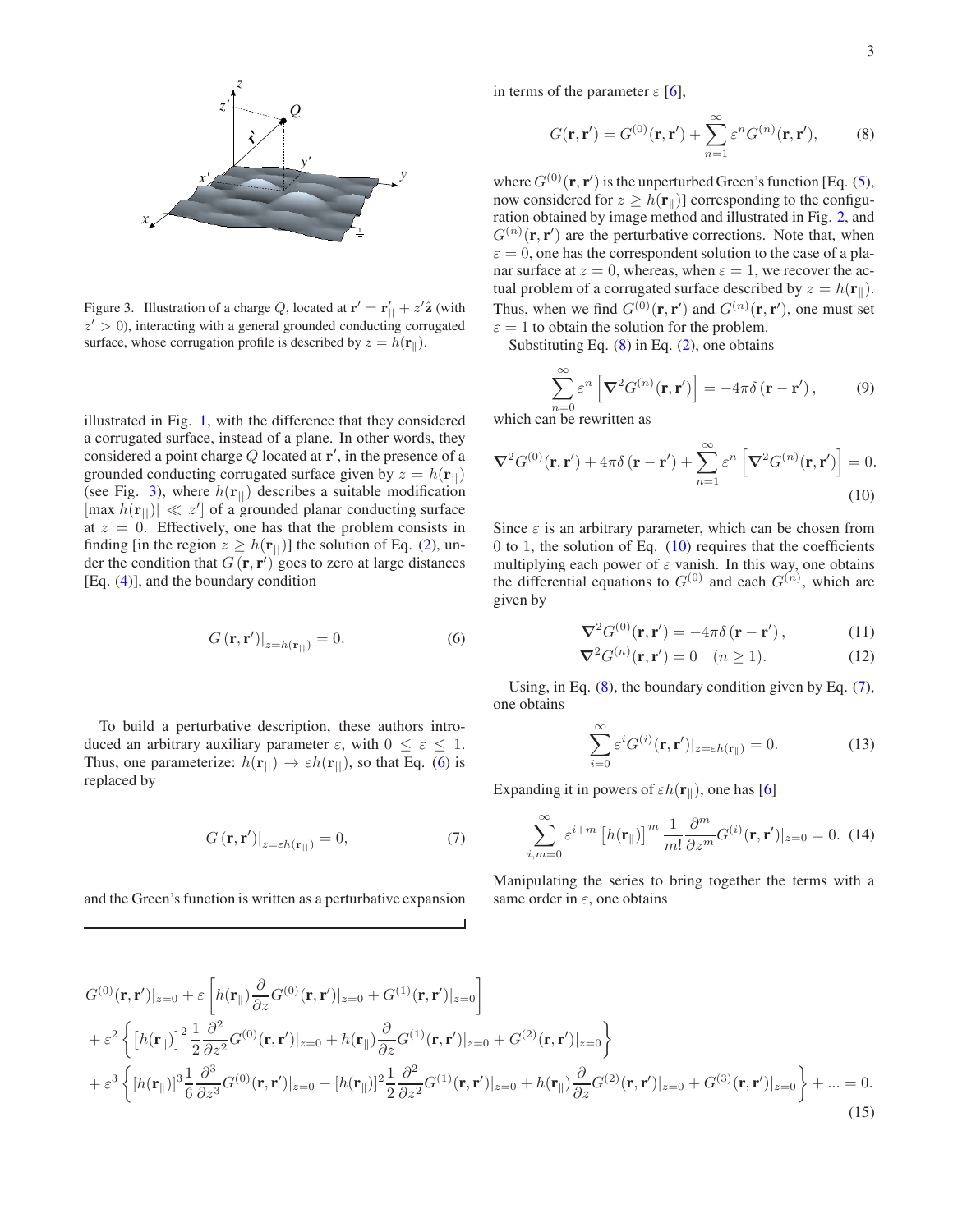Since  $\varepsilon$  is an arbitrary parameter, the solution of Eq. [\(15\)](#page-2-5) requires that the coefficients multiplying each power of  $\varepsilon$  vanish. In this way, one obtains boundary conditions at  $z = 0$  to  $G^{(0)}$  and  $G^{(n)}$ , which are given by [\[6\]](#page-13-5):

$$
G^{(0)}(\mathbf{r}, \mathbf{r}')|_{z=0} = 0,
$$
  
\n
$$
G^{(1)}(\mathbf{r}, \mathbf{r}')|_{z=0} = -h(\mathbf{r}_{\parallel}) \frac{\partial}{\partial z} G^{(0)}(\mathbf{r}, \mathbf{r}')|_{z=0},
$$
  
\n
$$
G^{(2)}(\mathbf{r}, \mathbf{r}')|_{z=0} = -[h(\mathbf{r}_{\parallel})]^2 \frac{1}{2} \frac{\partial^2}{\partial z^2} G^{(0)}(\mathbf{r}, \mathbf{r}')|_{z=0} - h(\mathbf{r}_{\parallel}) \frac{\partial}{\partial z} G^{(1)}(\mathbf{r}, \mathbf{r}')|_{z=0},
$$
  
\n
$$
G^{(3)}(\mathbf{r}, \mathbf{r}')|_{z=0} = -[h(\mathbf{r}_{\parallel})]^3 \frac{1}{6} \frac{\partial^3}{\partial z^3} G^{(0)}(\mathbf{r}, \mathbf{r}')|_{z=0} - [h(\mathbf{r}_{\parallel})]^2 \frac{1}{2} \frac{\partial^2}{\partial z^2} G^{(1)}(\mathbf{r}, \mathbf{r}')|_{z=0} - h(\mathbf{r}_{\parallel}) \frac{\partial}{\partial z} G^{(2)}(\mathbf{r}, \mathbf{r}')|_{z=0},
$$
  
\n...

We can put all these equations together as follows

$$
G^{(0)}(\mathbf{r}, \mathbf{r}')|_{z=0} = 0,
$$
\n
$$
G^{(n)}(\mathbf{r}, \mathbf{r}')|_{z=0} = -\sum_{m=1}^{n} \frac{[h(\mathbf{r}_{\parallel})]^m}{m!} \frac{\partial^m}{\partial z^m} G^{(n-m)}(\mathbf{r}, \mathbf{r}')|_{z=0} \quad (n \ge 1).
$$
\n(17)

From these equations, it is important to remark that only by knowing  $G^{(0)}$ , one can obtain the boundary condition for  $G^{(1)}$ , and then for  $G^{(2)}$ ,  $G^{(3)}$ , and so on. Also note that for  $n \geq 1$  these boundary conditions are inhomogeneous, and thus, the problem of find each perturbative correction for the corrugated situation requires to solve the homogeneous equation given by Eq. [\(12\)](#page-2-6), with inhomogeneous boundary conditions, considered at  $z = 0$ , given by Eq. [\(17\)](#page-3-0). In summary, the solution for the unperturbed problem, related to the case of a plane surface, can be obtained by solving the following set of equations:

$$
\nabla^2 G^{(0)}(\mathbf{r}, \mathbf{r}') = -4\pi \delta(\mathbf{r} - \mathbf{r}'),\tag{18}
$$

$$
G^{(0)}(\mathbf{r}, \mathbf{r}')|_{z=0} = 0, \tag{19}
$$

$$
G^{(0)}\left(\mathbf{r},\mathbf{r}'\right)|_{\left|\mathbf{r}\right|\gg\left|\mathbf{r}'\right|}\to 0,\tag{20}
$$

and when this solution is obtained, one can solve, for  $n \geq 1$ , the following set of equations, related to the case of a corrugated surface:

$$
\nabla^2 G^{(n)}(\mathbf{r}, \mathbf{r}') = 0,\tag{21}
$$

$$
G^{(n)}(\mathbf{r}, \mathbf{r}')|_{z=0} = -\sum_{m=1}^{n} \frac{[h(\mathbf{r}_{\parallel})]^m}{m!} \frac{\partial^m}{\partial z^m} G^{(n-m)}(\mathbf{r}, \mathbf{r}')|_{z=0},\tag{22}
$$

$$
G^{(n)}(\mathbf{r}, \mathbf{r}')|_{|\mathbf{r}| \gg |\mathbf{r}'|} \to 0. \tag{23}
$$

Note that the original problem of solving the nonhomogeneous Eq. [\(2\)](#page-1-3), under a homogeneous boundary condition on a complicated surface  $z = h(\mathbf{r}_{\parallel})$  [Eq. [\(6\)](#page-2-1)], is now replaced by the problem of solving the homogeneous Eq. [\(21\)](#page-3-1), under non-homogeneous boundary conditions on a simple plane at  $z = 0$  [Eq. [\(22\)](#page-3-2)]. Following Ref. [\[6\]](#page-13-5), in order to find a solution for Eqs.  $(18)-(23)$  $(18)-(23)$ , it is convenient to introduce the Fourier transformation of a function  $f(\mathbf{r}, \mathbf{r}')$  as

$$
\tilde{f}\left(\mathbf{k},\mathbf{r}_{\parallel}';z,z'\right) = \int d^2 \mathbf{r}_{\parallel} e^{-i\mathbf{k}\cdot\mathbf{r}_{\parallel}} f(\mathbf{r},\mathbf{r}'),\qquad(24)
$$

<span id="page-3-0"></span>and its inverse transformation as

$$
f(\mathbf{r}, \mathbf{r}') = \frac{1}{(2\pi)^2} \int d^2 \mathbf{k} e^{i\mathbf{k} \cdot \mathbf{r}_{\parallel}} \tilde{f}(\mathbf{k}, \mathbf{r}'_{\parallel}; z, z'). \quad (25)
$$

In this way, by writing  $G(\mathbf{r}, \mathbf{r}')$ ,  $G^{(0)}(\mathbf{r}, \mathbf{r}')$  and  $G^{(n)}(\mathbf{r}, \mathbf{r}')$  as an inverse Fourier transformation, Eq. [\(8\)](#page-2-2) can be written as

$$
\tilde{G}\left(\mathbf{k},\mathbf{r}'_{\parallel};z,z'\right) = \tilde{G}^{(0)}\left(\mathbf{k},\mathbf{r}'_{\parallel};z,z'\right) \n+ \sum_{n=1}^{\infty} \varepsilon^n \tilde{G}^{(n)}\left(\mathbf{k},\mathbf{r}'_{\parallel};z,z'\right),
$$
\n(26)

and, by knowing that the Dirac delta function is given in the Fourier space as

<span id="page-3-8"></span>
$$
\delta\left(\mathbf{r} - \mathbf{r}'\right) = \frac{1}{\left(2\pi\right)^2} \int d^2\mathbf{k} e^{i\mathbf{k} \cdot \left(\mathbf{r}_{\parallel} - \mathbf{r}'_{\parallel}\right)} \delta\left(z - z'\right),\qquad(27)
$$

<span id="page-3-7"></span><span id="page-3-5"></span><span id="page-3-3"></span>we can also write Eqs.  $(18)$  and  $(21)$  as  $[6]$ :

$$
\left(\frac{\partial^2}{\partial z^2} - |\mathbf{k}|^2\right) \tilde{G}^{(0)}\left(\mathbf{k}, \mathbf{r}'_{\parallel}; z, z'\right) = -4\pi e^{-i\mathbf{k}\cdot\mathbf{r}'_{\parallel}} \delta\left(z - z'\right),\tag{28}
$$

<span id="page-3-10"></span>
$$
\left(\frac{\partial^2}{\partial z^2} - |\mathbf{k}|^2\right) \tilde{G}^{(n)}\left(\mathbf{k}, \mathbf{r}'_{\parallel}; z, z'\right) = 0 \ \ (n \ge 1). \tag{29}
$$

<span id="page-3-1"></span>Besides this, one can also find the boundary conditions given by Eqs.  $(19)$  and  $(22)$  in the Fourier space [\[6\]](#page-13-5) (see Appendix [A 1\)](#page-11-0):

<span id="page-3-4"></span><span id="page-3-2"></span>
$$
\tilde{G}^{(0)}\left(\mathbf{k},\mathbf{r}_{\parallel}';z,z'\right)|_{z=0}=0,
$$
\n(30)

<span id="page-3-9"></span><span id="page-3-6"></span>
$$
\tilde{G}^{(n)}(\mathbf{k}, \mathbf{r}'_{\parallel}; z, z')|_{z=0} = -\sum_{m=1}^{n} \int \frac{d^2 \mathbf{k}'}{(2\pi)^2} \frac{\tilde{h}_m(\mathbf{k} - \mathbf{k}')}{m!} \times \frac{\partial^m}{\partial z^m} \tilde{G}^{(n-m)}(\mathbf{k}', \mathbf{r}'_{\parallel}; z, z')|_{z=0},
$$
\n(31)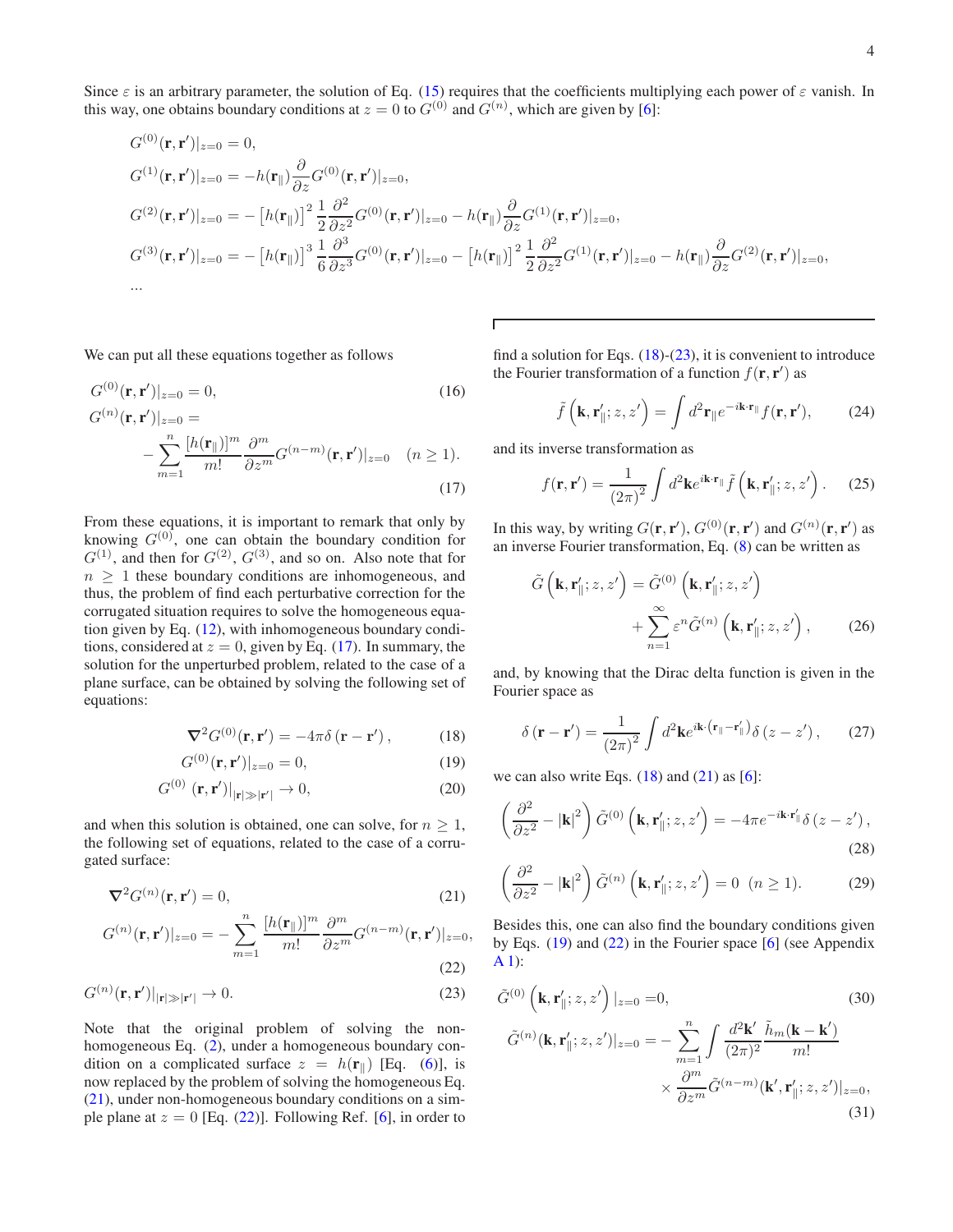where

<span id="page-4-5"></span>
$$
\tilde{h}_m(\mathbf{k} - \mathbf{k}') = \int d^2 \mathbf{r}_{\parallel} e^{-i(\mathbf{k} - \mathbf{k}') \cdot \mathbf{r}_{\parallel}} \left[ h(\mathbf{r}_{\parallel}) \right]^m.
$$
 (32)

Under the boundary condition given by Eq. [\(30\)](#page-3-6) and the condition that  $\tilde{G}^{(0)}$  goes to zero for large distances [Eq. [\(20\)](#page-3-7)], one can obtain that the solution of Eq. [\(28\)](#page-3-8) is given by (see Appendix [A 2\)](#page-12-0)

$$
\tilde{G}^{(0)}\left(\mathbf{k},\mathbf{r}_{\parallel}';z,z'\right) = \frac{2\pi}{|\mathbf{k}|}e^{-i\mathbf{k}\cdot\mathbf{r}_{\parallel}'}\left[e^{-|\mathbf{k}|z-z'|} - e^{-|\mathbf{k}|(z+z')}\right].
$$
\n(33)

By performing an inverse Fourier transformation on  $G^{(0)}$ , one obtains

<span id="page-4-2"></span>
$$
G^{(0)}(\mathbf{r}, \mathbf{r}') = \frac{1}{\left[|\mathbf{r}_{\parallel} - \mathbf{r}'_{\parallel}|^2 + (z - z')^2\right]^{\frac{1}{2}}} - \frac{1}{\left[|\mathbf{r}_{\parallel} - \mathbf{r}'_{\parallel}|^2 + (z + z')^2\right]^{\frac{1}{2}}},
$$
(34)

which is the solution already obtained via image method and shown in Eq.  $(5)$ .

Under the boundary condition given by Eq. [\(31\)](#page-3-9) and the condition that  $\tilde{G}^{(n)}$  goes to zero for large distances [Eq. [\(23\)](#page-3-4)], one can obtain that the solution of Eq. [\(29\)](#page-3-10) is given by (see Appendix [A 3\)](#page-13-6)

$$
\tilde{G}^{(n)}\left(\mathbf{k}, \mathbf{r}_{\parallel}'; z, z'\right) = -e^{-|\mathbf{k}|z} \sum_{m=1}^{n} \int \frac{d^2 \mathbf{k}'}{(2\pi)^2} \frac{\tilde{h}_m(\mathbf{k} - \mathbf{k}')}{m!} \times \frac{\partial^m}{\partial z^m} \tilde{G}^{(n-m)}(\mathbf{k}', \mathbf{r}_{\parallel}'; z, z')|_{z=0}.
$$
 (35)

From this equation, one obtains that the functions  $\tilde{G}^{(n)}$  are given recursively in terms of  $\tilde{G}^{(0)}$ . The solution for  $G^{(n)}$  is obtained by performing the inverse Fourier transformation,

<span id="page-4-3"></span>
$$
G^{(n)}(\mathbf{r}, \mathbf{r}') = \frac{1}{(2\pi)^2} \int d^2\mathbf{k} e^{i\mathbf{k}\cdot\mathbf{r}_{\parallel}} \tilde{G}^{(n)}\left(\mathbf{k}, \mathbf{r}'_{\parallel}; z, z'\right). (36)
$$

with  $\tilde{G}^{(n)}$  given by Eq. [\(35\)](#page-4-1). Thus, substituting Eqs. [\(34\)](#page-4-2) and [\(36\)](#page-4-3) in Eq. [\(8\)](#page-2-2) (with  $\varepsilon = 1$ ), one obtains the Green's function related to the problem of a point charge in the presence of a grounded conducting corrugated surface described by  $z =$  $h(\mathbf{r}_{\parallel})$ . In the next two sections we focus on the application of this approach to the cases of a slightly translated plane and of a sinusoidal corrugated surface.

# <span id="page-4-0"></span>IV. POINT CHARGE IN THE PRESENCE OF A SLIGHTLY TRANSLATED PLANE

In this section, for pedagogical purposes, we perform a consistency check of the perturbative formulas obtained in the previous section, by applying them to the case of a point charge Q in the presence of a slightly translated plane, whose exact Green's function is known and with which we can compare the perturbative results. We also use this case to discuss



<span id="page-4-4"></span>Figure 4. Cross section view of a charge Q, located at  $\mathbf{r}' = \mathbf{r}'_{\parallel} + \mathbf{r}'$  $z' \hat{\mathbf{z}}$  (with  $z' > 0$ ), in the presence of a grounded conducting plane, translated from  $z = 0$  to  $z = a$ . In (a) we have  $a > 0$ , and in (b) we have  $a < 0$ .

some conditions under which a perturbative solution becomes closer to the exact one.

To apply the perturbative formulas discussed in Sec. [III](#page-1-1) to the case of a point charge  $Q$  in the presence of a slightly translated plane (from  $z = 0$  to  $z = a$ , as illustrated in Fig. [4\)](#page-4-4), we consider in these formulas  $h(\mathbf{r}_{\parallel}) = a$ , with  $|a| < z'$ . In this way, from Eq.  $(32)$ , we have

$$
\tilde{h}_m(\mathbf{k} - \mathbf{k}') = a^m (2\pi)^2 \delta(\mathbf{k} - \mathbf{k}'),\tag{37}
$$

<span id="page-4-1"></span>so that, from Eq. [\(35\)](#page-4-1), one obtains (up to the third order of perturbation):

$$
\tilde{G}^{(1)}\left(\mathbf{k},\mathbf{r}_{\parallel}';z,z'\right) = -4\pi ae^{-i\mathbf{k}\cdot\mathbf{r}_{\parallel}'}e^{-|\mathbf{k}|\left(z+z'\right)},\tag{38}
$$

$$
\tilde{G}^{(2)}\left(\mathbf{k},\mathbf{r}_{\parallel}';z,z'\right) = -4\pi a^2 \left|\mathbf{k}\right| e^{-i\mathbf{k}\cdot\mathbf{r}_{\parallel}'} e^{-|\mathbf{k}|(z+z')},\qquad(39)
$$

$$
\tilde{G}^{(3)}\left(\mathbf{k},\mathbf{r}_{\parallel}';z,z'\right) = -\frac{8}{3}\pi a^3\left|\mathbf{k}\right|^2 e^{-i\mathbf{k}\cdot\mathbf{r}_{\parallel}'}e^{-|\mathbf{k}|(z+z')}.\tag{40}
$$

By performing the inverse Fourier transformation, one obtains

<span id="page-4-6"></span>
$$
G^{(1)}\left(\mathbf{r},\mathbf{r}'\right) = -\frac{2\left(z+z'\right)}{\left[|\mathbf{r}_{\parallel} - \mathbf{r}'_{\parallel}|^2 + \left(z+z'\right)^2\right]^{3/2}}a,\tag{41}
$$

<span id="page-4-7"></span>
$$
G^{(2)}\left(\mathbf{r},\mathbf{r}'\right) = -\frac{2\left[2\left(z+z'\right)^2 - |\mathbf{r}_{\parallel} - \mathbf{r}'_{\parallel}|^2\right]}{\left[|\mathbf{r}_{\parallel} - \mathbf{r}'_{\parallel}|^2 + \left(z+z'\right)^2\right]^{5/2}}a^2,
$$
(42)

<span id="page-4-8"></span>
$$
G^{(3)}(\mathbf{r}, \mathbf{r}') = -\frac{4(z+z')\left[2(z+z')^2 - 3|\mathbf{r}_{\parallel} - \mathbf{r}'_{\parallel}|^2\right]}{\left[|\mathbf{r}_{\parallel} - \mathbf{r}'_{\parallel}|^2 + (z+z')^2\right]^{7/2}}a^3.
$$
\n(43)

Thus, from Eq. [\(8\)](#page-2-2) (with  $\varepsilon = 1$ ), the Green's function for this problem, up to the third perturbative order, is given by  $G \approx G^{(0)} + G^{(1)} + G^{(2)} + G^{(3)}$ , with  $G^{(s)}$  (s = 0, 1, 2, 3) given by Eqs.  $(34)$ ,  $(41)$ ,  $(42)$ , and  $(43)$ .

The exact result, for the same problem of a translated plane, can be obtained by means of the image method, as shown in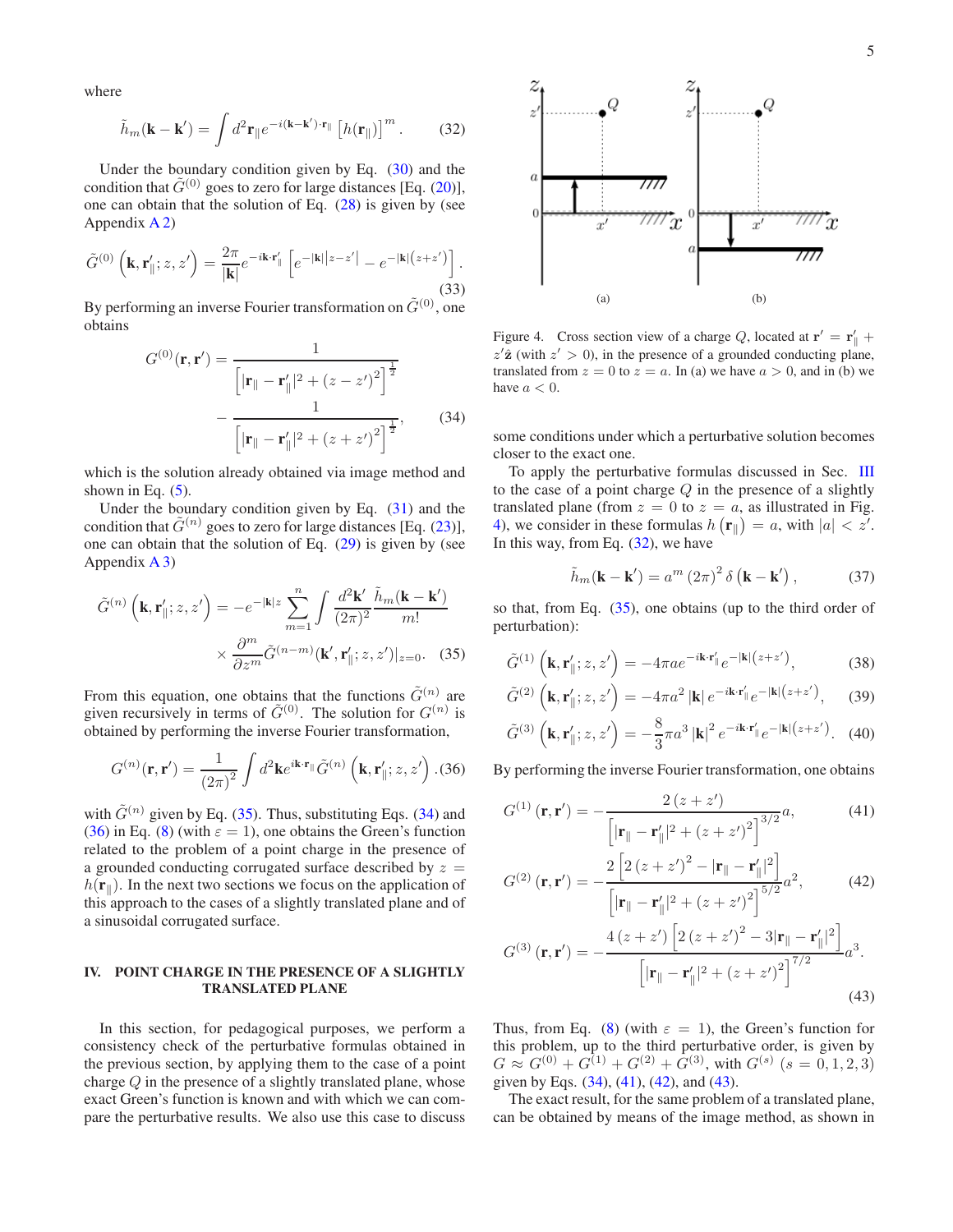Sec. [II,](#page-1-0) so that one finds

<span id="page-5-1"></span>
$$
G(\mathbf{r}, \mathbf{r}') = \frac{1}{\left[|\mathbf{r}_{\parallel} - \mathbf{r}'_{\parallel}|^2 + |z - z'|^2\right]^{\frac{1}{2}}} - \frac{1}{\left[|\mathbf{r}_{\parallel} - \mathbf{r}'_{\parallel}|^2 + (z + z' - 2a)^2\right]^{\frac{1}{2}}},
$$
(44)

which, for  $a = 0$ , recovers Eq. [\(5\)](#page-1-6). By expanding Eq. [\(44\)](#page-5-1) in powers of a, one obtains

$$
G(\mathbf{r}, \mathbf{r}') = G^{(0)}(\mathbf{r}, \mathbf{r}') - \frac{2(z+z')}{\left[|\mathbf{r}_{\parallel} - \mathbf{r}'_{\parallel}|^2 + (z+z')^2\right]^{\frac{3}{2}}}a
$$

$$
- \frac{2\left[2(z+z')^2 - |\mathbf{r}_{\parallel} - \mathbf{r}'_{\parallel}|^2\right]}{\left[|\mathbf{r}_{\parallel} - \mathbf{r}'_{\parallel}|^2 + (z+z')^2\right]^{\frac{5}{2}}}a^2
$$

$$
- \frac{4(z+z')\left[2(z+z')^2 - 3|\mathbf{r}_{\parallel} - \mathbf{r}'_{\parallel}|^2\right]}{\left[|\mathbf{r}_{\parallel} - \mathbf{r}'_{\parallel}|^2 + (z+z')^2\right]^{\frac{7}{2}}}a^3
$$

$$
+ ...,
$$
(45)

where  $G^{(0)}(\mathbf{r}, \mathbf{r}')$  is given by Eq. [\(34\)](#page-4-2). Note that, as expected for this consistency check, the terms of this expansion, proportional to a,  $a^2$  and  $a^3$ , coincide, respectively, with those shown in Eqs.  $(41)$ ,  $(42)$  and  $(43)$ , which were obtained by means of the perturbative approach discussed in Sec. [III.](#page-1-1)

Using this simple case of a translated plane, we can also discuss some conditions under which a perturbative solution becomes closer to the exact one. Considering, for simplicity,  $|\mathbf{r}_{\parallel} - \mathbf{r}'_{\parallel}| = 0$ , in Fig. [5](#page-5-2) we compare the exact solution given by Eq. [\(44\)](#page-5-1) with the approximate ones up to first, second and third perturbative order. Note that an approximate result, up to a given order, becomes closer to the exact one as  $z$  increases, and further as  $z$  approaches to  $a$ . When comparing the case where  $a > 0$  [Fig. [5\(](#page-5-2)i)] with that where  $a < 0$  [Fig. 5(ii)], one can see that the perturbative results are closer to the exact one in (i) than in (ii), specially in the region close to the surface. In this way, if we are interested in calculating physical quantities near or on the surface, as the electric field and induced surface charge density, the consideration of  $a > 0$  leads to a better approximate solution. Extending these ideas for a general corrugation, hereafter we will focus on models with  $h(\mathbf{r}_{\parallel}) \geq 0.$ 

# <span id="page-5-0"></span>V. POINT CHARGE IN THE PRESENCE OF A SINUSOIDAL CONDUCTING SURFACE

As another application of the Clinton, Esrick and Sacks calculations, let us study the image potential, calculated up to the first perturbative order, for the problem of a point charge  $Q$  in the presence of a sinusoidal corrugated surface, described by (see Fig.  $6$ )

<span id="page-5-4"></span>
$$
h(\mathbf{r}_{\parallel}) = \frac{a}{2} [1 + \cos(\nu x)].
$$
 (46)



<span id="page-5-2"></span>Figure 5. Comparison between the exact solution for the Green's function for the case of a translated plane  $(z = a)$ , given by Eq. [\(44\)](#page-5-1), and approximate solutions up to first, second and third perturbative order. We consider  $|\mathbf{r}_{\parallel} - \mathbf{r}_{\parallel}^{\dagger}| = 0$ , and  $z' = 1$ . In (i), we show the case where  $a = 0.4$ , whereas in (ii) it is shown the case with  $a = -0.4$ .



<span id="page-5-3"></span>Figure 6. Illustration of a charge Q, located at  $\mathbf{r}' = \mathbf{r}'_{\parallel} + z' \hat{\mathbf{z}}$  (with  $z' > 0$ ), interacting with a grounded conducting sinusoidal surface, whose corrugation profile is described by  $h(\mathbf{r}_{\parallel}) = a[1+\cos(\nu x)]/2$ .

The approximate solution for  $G$ , up to first-order in  $h$ , is given by

$$
G(\mathbf{r}, \mathbf{r}') \approx G^{(0)}(\mathbf{r}, \mathbf{r}') + G^{(1)}(\mathbf{r}, \mathbf{r}'), \tag{47}
$$

with  $G^{(0)}$  given by Eq. [\(34\)](#page-4-2). To calculate  $G^{(1)}$ , we first sub-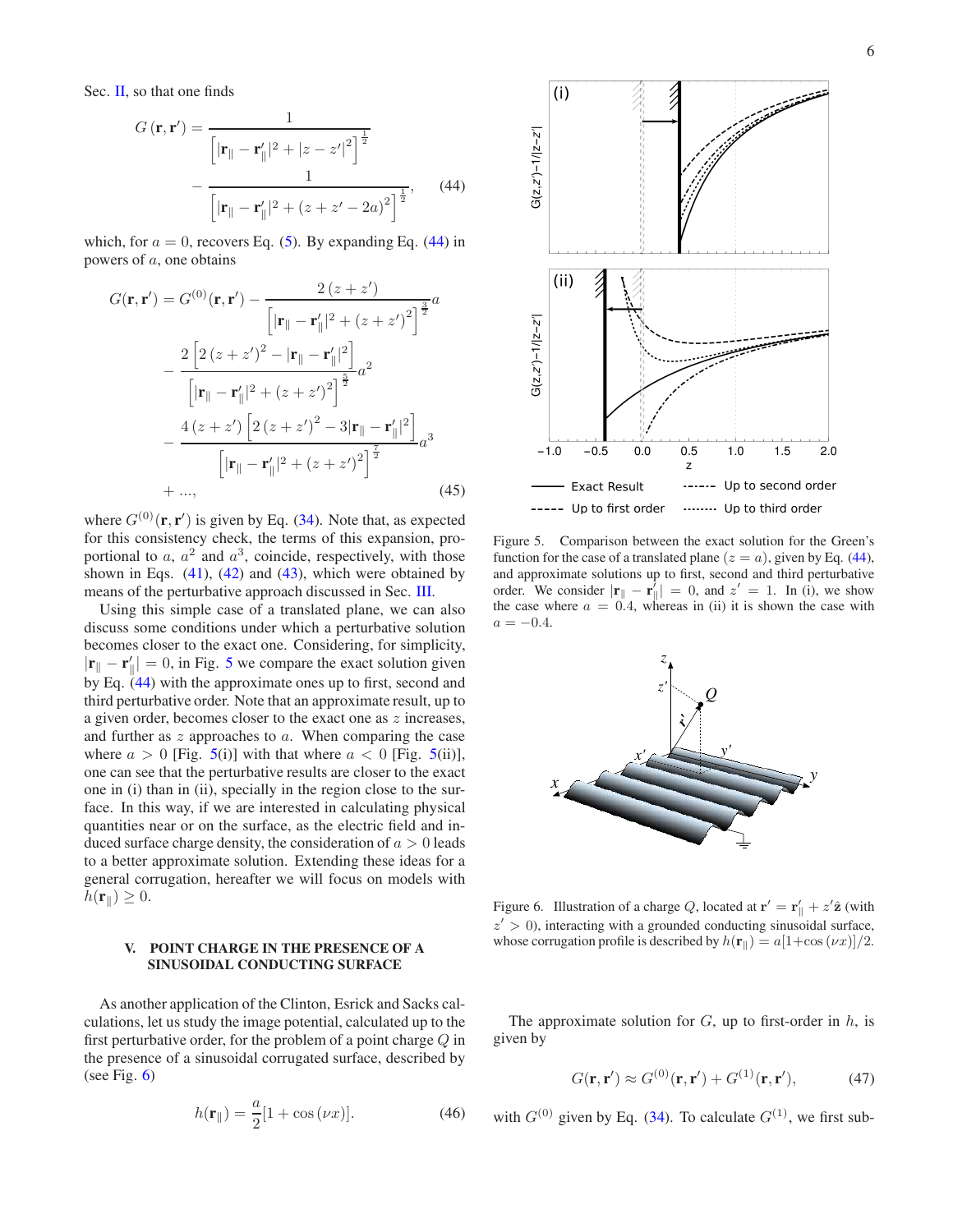stitute Eq. [\(46\)](#page-5-4) in Eq. [\(32\)](#page-4-5) (for  $m = 1$ ), and obtain that

$$
\tilde{h}_1(\mathbf{k} - \mathbf{k}') = a\pi^2 \delta(k_y - k_y') [2\delta(k_x - k_x') + \delta(k_x - k_x' + \nu) + \delta(-k_x + k_x' + \nu)].
$$
 (48)

Substituting it in Eq.  $(35)$ , for  $n = 1$ , one obtains

$$
\tilde{G}^{(1)}\left(\mathbf{k},\mathbf{r}_{\parallel}';z,z'\right) = -\pi a e^{-i\mathbf{k}\cdot\mathbf{r}_{\parallel}'-kz} \left[e^{i\nu x'-z'}\sqrt{(k_x-\nu)^2+k_y^2}\right] + e^{-i\nu x'-z'}\sqrt{(k_x+\nu)^2+k_y^2}\right],\tag{49}
$$

and  $G^{(1)}(\mathbf{r}, \mathbf{r}')$  is obtained by performing an inverse Fourier transformation of this equation.

As a first application of the above approximate solution, we calculate the electric field E, which is shown in Fig. [7.](#page-6-1) In Fig. [7\(](#page-6-1)a), we show the electric field lines for the case of a point charge in the presence of a planar surface at  $z = 0$ . In Fig. [7\(](#page-6-1)b), we consider the case of a sinusoidal surface and show the electric field lines modified by the corrugation. In addition, for the considered values for  $a, \nu$  and  $z'$ , one can see that the electric field lines are practically perpendicular to the surface, which shows that, for this case, we have an acceptable approximate solution.

As another application, we calculate the induced surface charge density  $\sigma$ , which is given by (see, for instance, Ref. [\[12](#page-14-5)])

<span id="page-6-4"></span>
$$
\sigma(\mathbf{r}_{\parallel}) = \frac{1}{4\pi} [\mathbf{E} \cdot \hat{\mathbf{n}}]_{z \to h(\mathbf{r}_{\parallel})},
$$
(50)

where  $\hat{n}$  is a unit vector normal to the surface. In Fig. [8,](#page-7-1) we show how the charge density is changed when considering a sinusoidal surface. Note that, due to the oscillatory profile of the surface, the values of the induced surface charge density for this case oscillates around those for a plane surface. We also compute the corrections coming from the second and third perturbative orders, and show that, for the considered values for  $a$ ,  $\nu$  and  $z'$ , these corrections do not change the qualitative behavior already obtained considering only the first perturbative order.

# <span id="page-6-0"></span>VI. CONDUCTING CYLINDER PLACED IN A UNIFORM ELECTRIC FIELD

A cylinder in the presence of a uniform electrostatic field is another very common exercise in introductory level electro-magnetism courses (see, for instance, Refs. [\[12](#page-14-5)[–15,](#page-14-7) [17,](#page-14-6) [18\]](#page-14-8)). Therefore, in this section we make a brief review of this problem to, in the next section, introduce corrugation to the cylinder surface.

We start by considering an infinite grounded conducting cylinder, with radius a, placed in a uniform electrostatic field  $\mathbf{E}_0 = E_0 \hat{\mathbf{x}}$ , as illustrated in Fig. [9.](#page-7-2) The electrostatic potential for this case can be calculated by means of the Laplace's equation,

$$
\nabla^2 \Phi(\mathbf{r}, \mathbf{r}') = 0,\tag{51}
$$



7



<span id="page-6-1"></span>Figure 7. Behavior of the electric field lines, along the plane  $y = 0$ , generated by a point charge  $(Q = 1)$  at  $\mathbf{r}' = \hat{\mathbf{z}}$  in the presence of: (a) a plane surface; (b) a sinusoidal corrugated surface with  $a = 0.1$ and  $\nu = 4\pi$ .

which, in cylindrical coordinates, can be written as

$$
\frac{1}{\rho} \frac{\partial}{\partial \rho} \left( \rho \frac{\partial}{\partial \rho} \right) \Phi (\rho, \theta, z) + \frac{1}{\rho^2} \frac{\partial^2}{\partial \theta^2} \Phi (\rho, \theta, z) \n+ \frac{\partial^2}{\partial z^2} \Phi (\rho, \theta, z) = 0.
$$
 (52)

Since the cylinder is considered to be very long, we have a symmetry in the z-axis, so that  $\Phi(\rho, \theta, z) \rightarrow \Phi(\rho, \theta)$ , and the Laplace's equation can be written as

<span id="page-6-3"></span>
$$
\frac{1}{\rho} \frac{\partial}{\partial \rho} \left( \rho \frac{\partial}{\partial \rho} \right) \Phi \left( \rho, \theta \right) + \frac{1}{\rho^2} \frac{\partial^2}{\partial \theta^2} \Phi \left( \rho, \theta \right) = 0. \tag{53}
$$

By using the method of separation of variables, we obtain [\[18\]](#page-14-8)

<span id="page-6-2"></span>
$$
\Phi(\rho,\theta) = \sum_{m=1}^{\infty} \left( A_m \rho^m + B_m \rho^{-m} \right) \times \left[ C_m \cos\left(m\theta\right) + D_m \sin\left(m\theta\right) \right].
$$
 (54)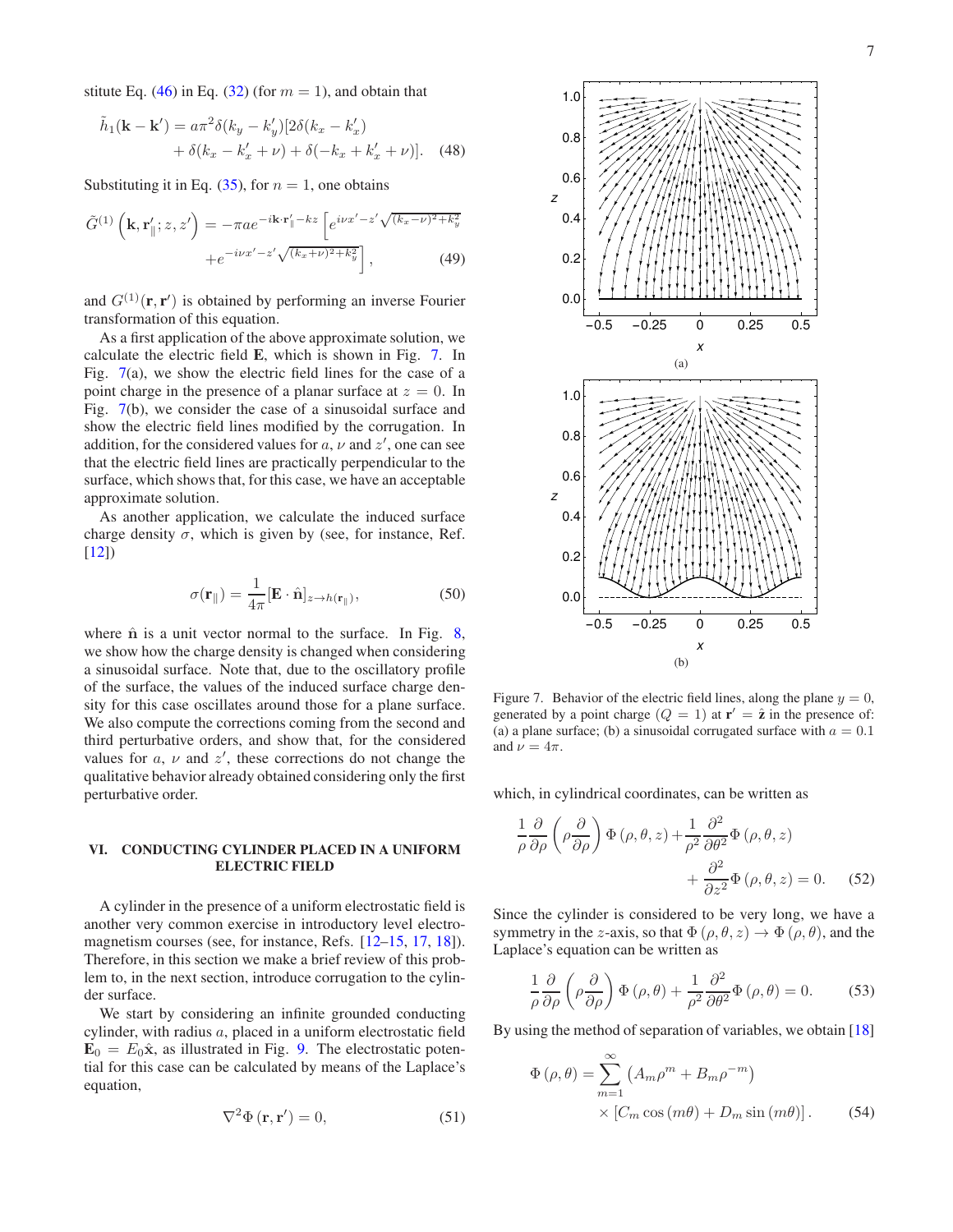

<span id="page-7-1"></span>Figure 8. Behavior of the induced surface charge density  $\sigma(x, y)$ 0), due to the presence of a point charge  $(Q = 1)$  located at  $\mathbf{r}' = \hat{\mathbf{z}}$ . Here,  $\sigma^{(0)}$  (dashed line) represents the case of a plane surface at z = 0, whereas  $\sigma^{(0)} + \sigma^{(1)}$  (solid line),  $\sigma^{(0)} + \sigma^{(1)} + \sigma^{(2)}$  (dot-dashed line), and  $\sigma^{(0)} + \sigma^{(1)} + \sigma^{(2)} + \sigma^{(3)}$  (dotted line) represent the cases of a sinusoidal corrugated surface, with  $a = 0.1$  and  $\nu = 4\pi$ , calculated up to first, second and third perturbative order, respectively.

Since we consider the cylinder as a grounded perfect conductor, we have a boundary condition at  $\rho = a$ , which is given by

<span id="page-7-4"></span>
$$
\Phi\left(\rho,\theta\right)|_{\rho=a}=0.\tag{55}
$$

Besides this, at a large distance  $\rho \gg a$ , the potential does not go to zero, since we have the presence of the external uniform electric field. In this case, the potential has to describe the field  $\mathbf{E}_0 = E_0 \hat{\mathbf{x}}$  and, therefore, it can be written as

<span id="page-7-3"></span>
$$
\Phi\left(\rho,\theta\right)|_{\rho\gg a} \to -E_0\rho\cos\theta. \tag{56}
$$

Using, in Eq. [\(54\)](#page-6-2), the boundary condition given by Eq. [\(56\)](#page-7-3), one obtains

$$
-E_0 \rho \cos \theta = \sum_{m=1} A_m \rho^m \left[ C_m \cos \left( m\theta \right) + D_m \sin \left( m\theta \right) \right].
$$
\n(57)

By comparing both sides of this equation, one can see that  $D_m$ has to be zero, and thus

$$
-E_0 \rho \cos \theta = \sum_{m=1} A'_m \rho^m \cos(m\theta), \qquad (58)
$$

where we made  $A_m C_m = A'_m$ . By comparing both sides of this equation, we can see that  $A'_1 = -E_0$  and  $A'_{m \geq 2} = 0$ . Therefore, Eq.  $(54)$  can be written as

<span id="page-7-6"></span>
$$
\Phi(\rho,\theta) = -E_0 \rho \cos(\theta) + \sum_{m=1} B'_m \rho^{-m} \cos(m\theta).
$$
 (59)

where we made  $B_m C_m = B'_m$ . Using the boundary condition given by Eq. [\(55\)](#page-7-4), we multiply both sides by  $cos(l\theta)$  and integrate in  $\theta$  from 0 to  $2\pi$ , so that one obtains

$$
-E_0 a \int_0^{2\pi} \cos(\ell\theta) \cos(\theta) d\theta
$$
  
+ 
$$
\sum_{m=1} B'_m a^{-m} \int_0^{2\pi} \cos(\ell\theta) \cos(m\theta) d\theta = 0.
$$
 (60)



<span id="page-7-2"></span>Figure 9. Cross section view of an infinite grounded conducting cylinder, with radius a, placed in a uniform electrostatic field  $\mathbf{E}_0 =$  $E_0\hat{\mathbf{x}}$ .

Using the orthogonality condition of the cosine function, one obtains

<span id="page-7-5"></span>
$$
B'_m = E_0 a^{m+1} \delta_{1m}.
$$
 (61)

Thus, substituting Eq.  $(61)$  in Eq.  $(59)$ , one obtains

<span id="page-7-8"></span>
$$
\Phi\left(\rho,\theta\right) = -E_0\rho\cos\left(\theta\right)\left(1 - \frac{a^2}{\rho^2}\right),\tag{62}
$$

which is the solution of Eq.  $(53)$ , under the condition that the potential describes the field  $\mathbf{E}_0$  for large distances [Eq. [\(56\)](#page-7-3)] and the boundary condition given by Eq. [\(55\)](#page-7-4). We remark that this solution only describes the region outside the cylinder. Inside it, the potential is null, since we consider the cylinder as a grounded perfect conductor. In the next section, we study how this potential is modified by introducing corrugation on the cylinder surface.

#### <span id="page-7-0"></span>VII. CONDUCTING CORRUGATED CYLINDER PLACED IN A UNIFORM ELECTRIC FIELD

We start by considering an infinite grounded conducting cylinder, with radius a, placed in a uniform electrostatic field  $\mathbf{E}_0 = E_0 \hat{\mathbf{x}}$ , and introduce in it a corrugation described by  $\rho = a + h(\theta, z)$ , where  $h(\theta, z)$  describes a suitable modification  $[\max|h(\theta, z)| \ll a]$  on the cylinder surface, as illustrated in Fig. [10.](#page-8-0) Since the cylinder is infinite, we consider, for simplicity,  $h(\theta, z) \rightarrow h(\theta)$ , so that we have a symmetry in the z-axis. Thus, the electrostatic potential in this case can be calculated by means of the Laplace's equation given by Eq. [\(53\)](#page-6-3), under the condition that the potential describes the field  $\mathbf{E}_0$ for large distances [Eq. [\(56\)](#page-7-3)]. Since we consider the cylinder as a grounded perfect conductor, we also have a boundary condition on its surface, which is given by

<span id="page-7-7"></span>
$$
\Phi(\rho,\theta)|_{\rho=a+h(\theta)} = 0.
$$
\n(63)

Following the perturbative approach discussed in Sec. [III,](#page-1-1) we introduce an arbitrary auxiliary parameter  $\varepsilon$ , with  $0 \le \varepsilon \le$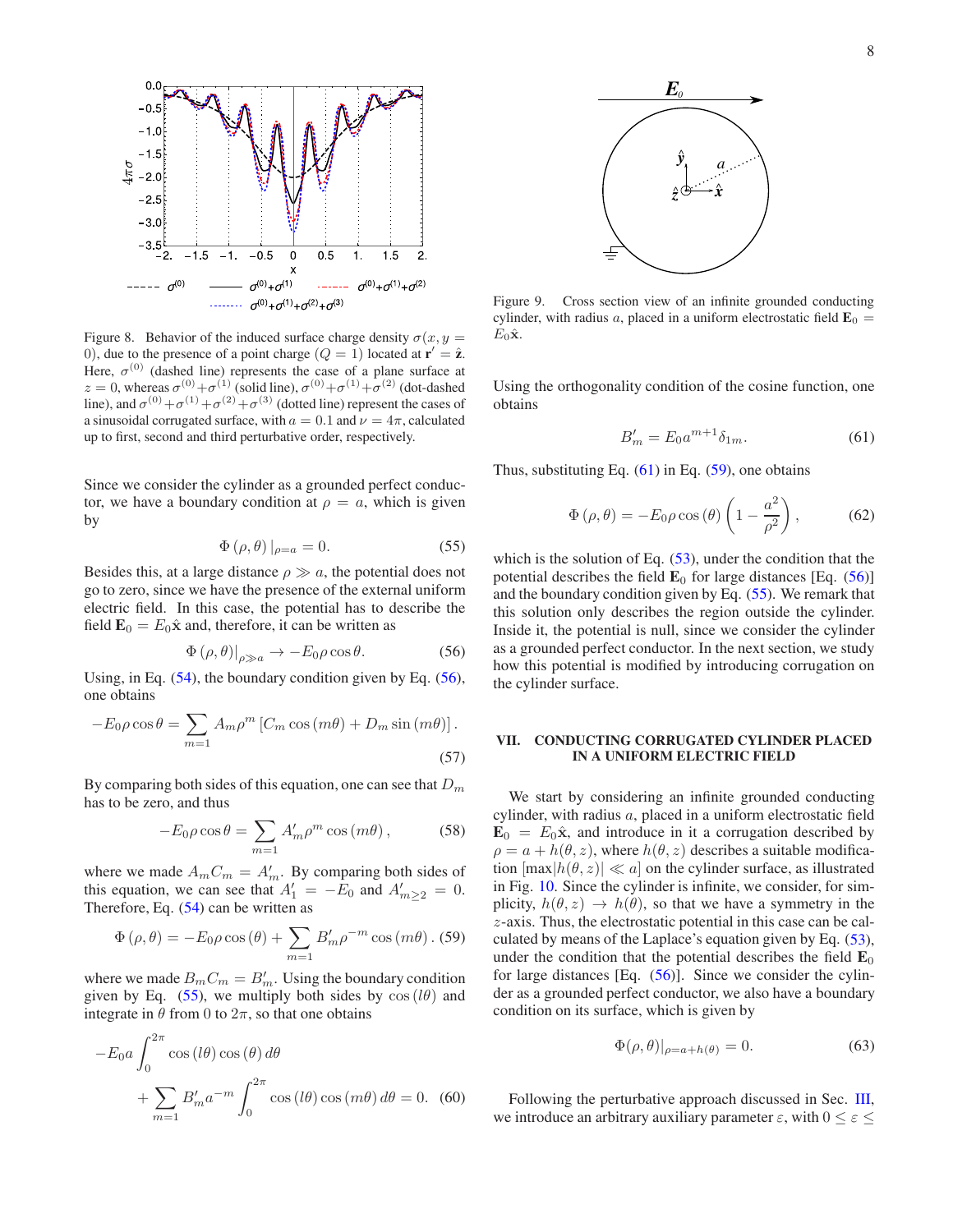

<span id="page-8-0"></span>Figure 10. Cross section view of an infinite grounded conducting corrugated cylinder (solid line), whose corrugation profile is described by  $\rho = a + h(\theta)$ , placed in a uniform electrostatic field  $\mathbf{E}_0 = E_0 \hat{\mathbf{x}}$ .

1. Thus, we make  $h(\theta) \rightarrow \varepsilon h(\theta)$ , so that Eq. [\(63\)](#page-7-7) is replaced by

<span id="page-8-4"></span>
$$
\Phi(\rho,\theta)|_{\rho=a+\varepsilon h(\theta)}=0,\t\t(64)
$$

and the electrostatic potential is written as a perturbative ex-

pansion in terms of the parameter  $\varepsilon$  as

<span id="page-8-1"></span>
$$
\Phi(\rho,\theta) = \Phi^{(0)}(\rho,\theta) + \sum_{n=1}^{\infty} \varepsilon^n \Phi^{(n)}(\rho,\theta), \qquad (65)
$$

where  $\Phi^{(0)}(\rho,\theta)$  is the solution for the unperturbed problem, related to the case of a non-corrugated cylinder, and the functions  $\Phi^{(n)}(\rho,\theta)$  are the perturbative corrections. When  $\varepsilon = 0$ , one has the non-corrugated cylinder ( $\rho = a$ ), whereas, when  $\varepsilon = 1$ , we recover the actual corrugated cylinder  $\rho =$  $a + h(\theta)$ . Substituting Eq. [\(65\)](#page-8-1) in Eq. [\(53\)](#page-6-3) one has

<span id="page-8-2"></span>
$$
\sum_{n=0}^{\infty} \varepsilon^{n} \left[ \frac{1}{\rho} \frac{\partial}{\partial \rho} \left( \rho \frac{\partial}{\partial \rho} \right) + \frac{1}{\rho^{2}} \frac{\partial^{2}}{\partial \theta^{2}} \right] \Phi^{(n)} \left( \rho, \theta \right) = 0. \tag{66}
$$

Since  $\varepsilon$  is an arbitrary parameter, the solution of Eq. [\(66\)](#page-8-2) requires that the coefficients multiplying each power of  $\varepsilon$  vanish. Then, one has:

<span id="page-8-3"></span>
$$
\left[\frac{1}{\rho}\frac{\partial}{\partial\rho}\left(\rho\frac{\partial}{\partial\rho}\right) + \frac{1}{\rho^2}\frac{\partial^2}{\partial\theta^2}\right]\Phi^{(0)}\left(\rho,\theta\right) = 0,\tag{67}
$$

$$
\left[\frac{1}{\rho}\frac{\partial}{\partial\rho}\left(\rho\frac{\partial}{\partial\rho}\right) + \frac{1}{\rho^2}\frac{\partial^2}{\partial\theta^2}\right]\Phi^{(n)}\left(\rho,\theta\right) = 0 \ \ (n \ge 1). \tag{68}
$$

We can find the boundary conditions for Eqs.  $(67)$  and  $(68)$  by applying the same procedure discussed in Sec. [III.](#page-1-1) Using Eq. [\(64\)](#page-8-4) in [\(65\)](#page-8-1), and expanding in powers of  $\varepsilon h(\theta)$ , one has

$$
\sum_{i,m=0}^{\infty} \varepsilon^{i+m} [h(\theta)]^m \frac{1}{m!} \frac{\partial^m}{\partial \rho^m} \Phi^{(i)}(\rho, \theta)|_{\rho=a} = 0. \quad (69)
$$

Manipulating the series to bring together the terms with a same order in  $\varepsilon$ , one obtains

$$
\Phi^{(0)}(\rho,\theta)|_{\rho=a} + \varepsilon \left[ h(\theta) \frac{\partial}{\partial \rho} \Phi^{(0)}(\rho,\theta) |_{\rho=a} + \Phi^{(1)}(\rho,\theta) |_{\rho=a} \right]
$$
  
+ 
$$
\varepsilon^2 \left\{ h(\theta)^2 \frac{1}{2} \frac{\partial^2}{\partial \rho^2} \Phi^{(0)}(\rho,\theta) |_{\rho=a} + h(\theta) \frac{\partial}{\partial \rho} \Phi^{(1)}(\rho,\theta) |_{\rho=a} + \Phi^{(2)}(\rho,\theta) |_{\rho=a} \right\} + \dots = 0.
$$
 (70)

Г

Since  $\varepsilon$  is an arbitrary parameter, the solution of this equation requires that the coefficients multiplying each power of  $\varepsilon$  vanish. In this way, we obtain boundary conditions at  $\rho = a$  to  $\Phi^{(0)}$  and  $\Phi^{(n)}$ , which are given by:

$$
\Phi^{(0)}(\rho,\theta)|_{\rho=a} = 0,\t\t(71)
$$

$$
\Phi^{(n)}(\rho,\theta)|_{\rho=a} =
$$
\n
$$
-\sum_{m=1}^{n} \frac{[h(\theta)]^m}{m!} \frac{\partial^m}{\partial \rho^m} \Phi^{(n-m)}(\rho,\theta)|_{\rho=a} \quad (n \ge 1). \tag{72}
$$

Far away from the cylinder, the modification on the potential due to the presence of corrugation goes to zero, but the potential still has to describe the field  $\mathbf{E}_0$ . In this way, we also have the following conditions

<span id="page-8-7"></span><span id="page-8-6"></span>
$$
\Phi^{(0)}\left(\rho,\theta\right)|_{\rho\gg a}\to -E_0\rho\cos\theta,\tag{73}
$$

$$
\Phi^{(n)}\left(\rho,\theta\right)|_{\rho\gg a}\to 0.\tag{74}
$$

<span id="page-8-9"></span><span id="page-8-5"></span>Under the boundary conditions given by Eqs. [\(71\)](#page-8-5) and [\(73\)](#page-8-6), the solution of Eq.  $(67)$  is given by Eq.  $(62)$ . The solution of Eq. [\(68\)](#page-8-3) can be found by using the method of separation of variables, from which one has

<span id="page-8-8"></span>
$$
\Phi^{(n)}(\rho,\theta) = \sum_{l=1}^{\infty} \left( A_l \rho^l + B_l \rho^{-l} \right) \times \left[ C_l \cos(l\theta) + D_l \sin(l\theta) \right]. \tag{75}
$$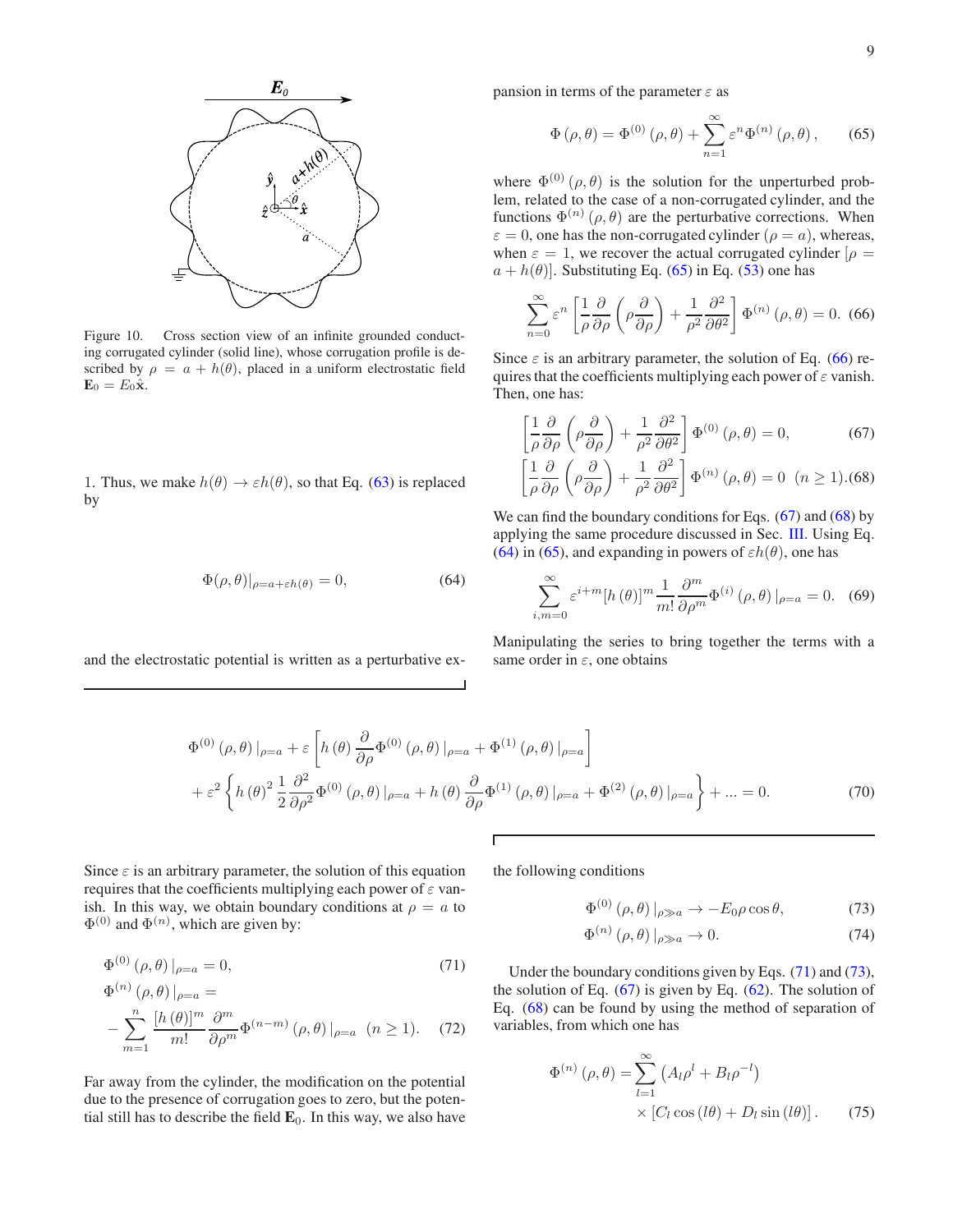From Eq. [\(74\)](#page-8-7), one can conclude that  $A_l = 0$ . Thus, Eq. [\(75\)](#page-8-8) becomes

<span id="page-9-0"></span>
$$
\Phi^{(n)}\left(\rho,\theta\right) = \sum_{l=1} \rho^{-l} \left[C'_l \cos\left(l\theta\right) + D'_l \sin\left(l\theta\right)\right],\tag{76}
$$

where we made  $B_l C_l = C'_l$ , and  $B_l D_l = D'_l$ . Using the boundary condition given by Eq.  $(72)$  in Eq.  $(76)$ , one has

$$
\Phi^{(n)}\left(\rho,\theta\right)|_{\rho=a} = \sum_{l=1} a^{-l} \left[C'_l \cos\left(l\theta\right) + D'_l \sin\left(l\theta\right)\right]. (77)
$$

Multiplying both sides by  $\cos(p\theta)$  or  $\sin(p\theta)$ , and integrating in  $\theta$  from 0 to  $2\pi$ , one obtains

$$
C'_{l} = \frac{a^{l}}{\pi} \int_{0}^{2\pi} d\theta \cos\left(l\theta\right) \Phi^{(n)}\left(\rho, \theta\right)|_{\rho=a}, \qquad (78)
$$

$$
D'_{l} = \frac{a^{l}}{\pi} \int_{0}^{2\pi} d\theta \sin\left(l\theta\right) \Phi^{(n)}\left(\rho, \theta\right)|_{\rho=a}.\tag{79}
$$

Using Eqs.  $(78)$  and  $(79)$  in Eq.  $(76)$ , one finds

$$
\Phi^{(n)}(\rho,\theta) = -\sum_{m=1}^{n} \sum_{l=1}^{\infty} \frac{1}{\pi} \left(\frac{a}{\rho}\right)^{l} \times \int_{0}^{2\pi} d\bar{\theta} \cos[l(\bar{\theta}-\theta)] \frac{[h(\bar{\theta})]^{m}}{m!} \frac{\partial^{m}}{\partial \rho^{m}} \Phi^{(n-m)}(\rho,\bar{\theta}) |_{\rho=a}.
$$
\n(80)

In this way, substituting Eqs.  $(62)$  and  $(80)$  in Eq.  $(65)$ , with  $\varepsilon = 1$ , we find the solution for the potential related to the problem of a grounded conducting corrugated cylinder placed in a uniform electric field. Note that, to find Eq. [\(80\)](#page-9-3), we did not make calculations in Fourier space, which makes this example even more simple than that of a point charge in the presence of a corrugated surface (discussed in Sec. [III\)](#page-1-1), becoming it a good pedagogical model to introduce this perturbative approach for corrugated surfaces in an electromagnetism course.

<span id="page-9-4"></span><span id="page-9-3"></span><span id="page-9-2"></span><span id="page-9-1"></span>We can write explicitly the perturbative corrections  $\Phi^{(n)}$  up to the third order:

$$
\Phi^{(1)}\left(\rho,\theta\right) = \sum_{l=1}^{\infty} \frac{2E_0\rho}{\pi} \left(\frac{a}{\rho}\right)^{l+1} \int_0^{2\pi} d\bar{\theta}_1 \cos\left[l\left(\bar{\theta}_1 - \theta\right)\right] \cos\left(\bar{\theta}_1\right) \frac{h\left(\bar{\theta}_1\right)}{a},\tag{81}
$$

$$
\Phi^{(2)}\left(\rho,\theta\right) = \sum_{l=1}^{\infty} \frac{E_0 \rho}{\pi} \left(\frac{a}{\rho}\right)^{l+1} \int_0^{2\pi} d\bar{\theta}_2 \cos\left[l\left(\bar{\theta}_2 - \theta\right)\right] \times \left\{\frac{2l}{\pi} \int_0^{2\pi} d\bar{\theta}_1 \cos\left[l\left(\bar{\theta}_1 - \bar{\theta}_2\right)\right] \cos\left(\bar{\theta}_1\right) \frac{h\left(\bar{\theta}_2\right)h\left(\bar{\theta}_1\right)}{a^2} - \cos\left(\bar{\theta}_2\right) \frac{h\left(\bar{\theta}_2\right)^2}{a^2}\right\},
$$
\n(82)

$$
\Phi^{(3)}\left(\rho,\theta\right) = \sum_{l=1}^{\infty} \frac{E_0 \rho}{\pi} \left(\frac{a}{\rho}\right)^{l+1} \int_0^{2\pi} d\bar{\theta}_3 \cos\left[l\left(\bar{\theta}_3 - \theta\right)\right] \left\{\frac{l}{\pi} \int_0^{2\pi} d\bar{\theta}_2 \cos\left[l\left(\bar{\theta}_2 - \bar{\theta}_3\right)\right]\right.\newline \times \left[\frac{2l}{\pi} \int_0^{2\pi} d\bar{\theta}_1 \cos\left[l\left(\bar{\theta}_1 - \bar{\theta}_2\right)\right] \cos\left(\bar{\theta}_1\right) \frac{h\left(\bar{\theta}_3\right)h\left(\bar{\theta}_2\right)h\left(\bar{\theta}_1\right)}{a^3} - \cos\left(\bar{\theta}_2\right) \frac{h\left(\bar{\theta}_3\right)h\left(\bar{\theta}_2\right)^2}{a^3}\right] \newline - \frac{l\left(l+1\right)}{\pi} \int_0^{2\pi} d\bar{\theta}_1 \cos\left[l\left(\bar{\theta}_1 - \bar{\theta}_3\right)\right] \cos\left(\bar{\theta}_1\right) \frac{h\left(\bar{\theta}_3\right)^2 h\left(\bar{\theta}_1\right)}{a^3} + \cos\left(\bar{\theta}_3\right) \frac{h\left(\bar{\theta}_3\right)^3}{a^3}\right} .
$$
\n(83)

 $\Gamma$ 

In all these terms, one can identify the ratio  $|h|/a$  as the perturbative parameter (remembering that we started by considering max $|h(\theta)|/a \ll 1$ , which means that  $\Phi^{(1)} \propto |h|/a$ ,

 $\Phi^{(2)} \propto (|h|/a)^2$ , and  $\Phi^{(3)} \propto (|h|/a)^3$ . Thus, as the ratio  $|h|/a$  decreases, the faster our perturbative solution converges. Besides this, note that, in each one of these perturbative cor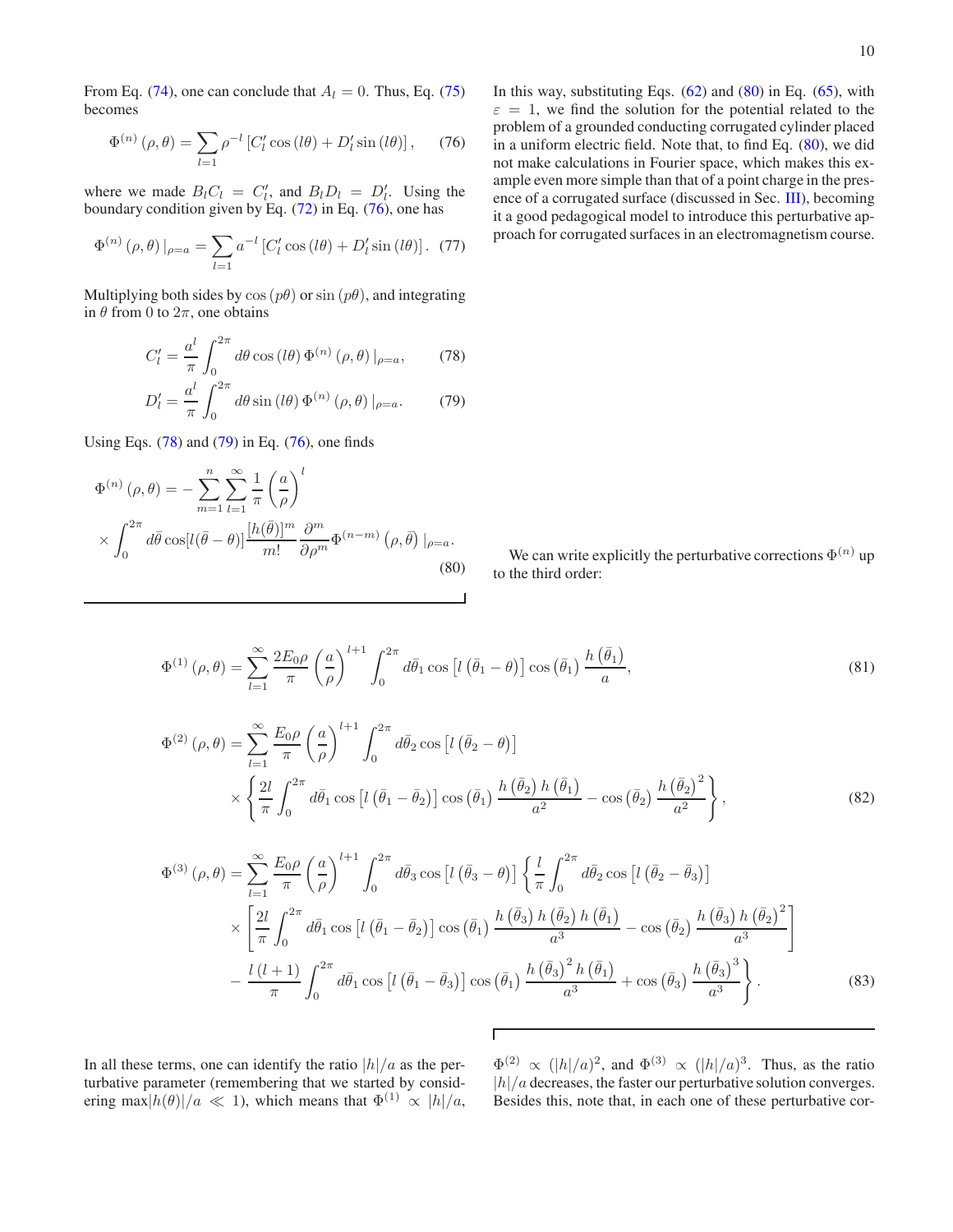rections, the ratio  $a/\rho$  controls the convergence of the series on l, which means that as the ratio  $a/\rho$  decreases, the faster these series converge. Lastly, it is important to remark that the solution found here is general, in the sense that  $h(\theta)$  represents a general function. In this way, in the next section we consider some applications of our results.

# <span id="page-10-0"></span>VIII. CYLINDER WITH A SLIGHT ENHANCEMENT IN ITS RADIUS

We can verify the validity of our calculations by choosing a constant corrugation profile,  $h(\theta) = \delta$ , which should yields the solution for a cylinder of radius  $a + \delta$ . From Eq. [\(80\)](#page-9-3), we obtain, for this case, that:

$$
\Phi^{(1)}\left(\rho,\theta\right) = 2\delta E_0\left(\frac{a}{\rho}\right)\cos\left(\theta\right),\tag{84}
$$

$$
\Phi^{(2)}\left(\rho,\theta\right) = \frac{\delta^2}{\rho} E_0 \cos\left(\theta\right),\tag{85}
$$

$$
\Phi^{(i)}\left(\rho,\theta\right) = 0 \quad (i \ge 3). \tag{86}
$$

Therefore, Eq. [\(65\)](#page-8-1) (with  $\varepsilon = 1$ ) can be written as

$$
\Phi\left(\rho,\theta\right) = -E_0\rho\cos\left(\theta\right)\left(1 - \frac{\left(a+\delta\right)^2}{\rho^2}\right),\qquad(87)
$$

which, as expected, corresponds to the result for a cylinder of radius  $a + \delta$ .

## <span id="page-10-1"></span>IX. SINUSOIDAL CORRUGATED CYLINDER

As another application, let us consider a sinusoidal corrugated cylinder, whose profile is described by

<span id="page-10-3"></span>
$$
h(\theta) = \frac{\delta}{2} [1 + \cos(\nu \theta)], \qquad (88)
$$

where  $\nu \in \mathbb{N}$ . Note that, when  $\nu = 0$ , Eq. [\(88\)](#page-10-3) describes the case of a cylinder with a slight enhancement in its radius.

In this case, we calculate an approximate solution for  $\Phi$  up to first-order in  $h$ , which is given by

$$
\Phi(\rho,\theta) \approx \Phi^{(0)}(\rho,\theta) + \Phi^{(1)}(\rho,\theta),\tag{89}
$$

with  $\Phi^{(0)}$  given by Eq. [\(62\)](#page-7-8). To calculate  $\Phi^{(1)}$ , we use Eq.  $(88)$  in Eq.  $(81)$  and obtain

$$
\Phi^{(1)}(\rho,\theta) = \frac{E_0 \delta}{\pi} \sum_{l=1}^{\infty} \left(\frac{a}{\rho}\right)^l
$$
  
 
$$
\times \int_0^{2\pi} d\bar{\theta} \cos\left[l\left(\bar{\theta} - \theta\right)\right] \left[1 + \cos\left(\nu \bar{\theta}\right)\right] \cos\left(\bar{\theta}\right).
$$
(90)

The above integral is given by

$$
\int_0^{2\pi} d\bar{\theta} \cos \left[l \left(\bar{\theta} - \theta\right)\right] \left[1 + \cos\left(\nu \bar{\theta}\right)\right] \cos\left(\bar{\theta}\right)
$$

$$
= \pi \cos\left(l\theta\right) \delta_{l1} + \frac{\pi}{2} \cos\left(l\theta\right) \left(\delta_{l,|1-\nu|} + \delta_{l,\nu+1}\right). \tag{91}
$$

From this, we find that  $\Phi^{(1)}$  is given by

$$
\Phi^{(1)}(\rho,\theta) = \frac{\delta E_0 a}{\rho} \cos(\theta) + \frac{\delta E_0}{2} \left\{ \left(\frac{a}{\rho}\right)^{\nu+1} \cos[(\nu+1)\theta] + \left(\frac{a}{\rho}\right)^{|\nu-1|} \cos[(\nu-1)\theta] - \delta_{\nu 1} \right\}
$$
(92)

One can note from this equation that, for  $\nu = 0$ , we recover Eq. [\(84\)](#page-10-4), as expected. In Fig. [11,](#page-11-1) we show the behavior of the potential for the case of a non-corrugated cylinder and compare it with the case of a corrugated one. In this figure, one can note that the magnitude of the potential for a corrugated cylinder oscillates close to that calculated for a non-corrugated one. As  $\rho$  increases, we can see that the corrugation effects vanish and the potential becomes similar to the one for the noncorrugated case.

<span id="page-10-4"></span>From the obtained approximate solution for the electrostatic potential, we can also calculate the electric field E for this configuration, and the induced surface charge density on the cylinder [Eq.  $(50)$ ]. In this way, in Figs. [12](#page-11-2) and [13,](#page-12-1) we show, respectively, the behavior of the electric field lines and the induced surface charge density for this case, and compare them with those related to a non-corrugated cylinder of radius a. In Fig. [12,](#page-11-2) we can see that, for the considered values of  $a, \nu$  and  $E_0$ , the electric field lines are practically perpendicular to the surface, which shows that, for this case, we have an acceptable approximate solution. Lastly, in Fig. [13,](#page-12-1) one can note that, due to the oscillatory profile of the sinusoidal surface, the induced surface charge density for this case oscillates around that of a non-corrugated cylinder.

# <span id="page-10-2"></span>X. FINAL REMARKS

In the present paper, we discussed the introduction, via perturbative approach, of corrugated surfaces in basic electro-magnetism problems. We started, in Sec. [II,](#page-1-0) discussing a very common exercise applied in introductory courses, namely to solve the Poisson's equation for a point charge in the presence of an infinity perfectly conducting planar surface, whose solution is usually obtained by image method. The introduction of corrugations in this model was discussed by means of a detailed pedagogical review of the calculations of Clinton, Esrick and Sacks [\[6\]](#page-13-5). As an application of these calculations, we investigated the case of a sinusoidal corrugated surface, and showed how the presence of corrugations affect the behavior of the electric field lines and the induced surface charge density (see Figs. [7](#page-6-1) and [8\)](#page-7-1). Moreover, in Sec. [VII,](#page-7-0) we extended this perturbative approach and introduced corrugation in another common problem in electromagnetism courses, namely the neutral infinity grounded conducting cylinder placed in a uniform electric field. As an application of our calculations, we investigated the case of a sinusoidal corrugated cylinder, and showed how the presence of corrugations affect the behavior of the electric field lines and the induced surface charge density (see Figs. [12](#page-11-2) and [13\)](#page-12-1). We showed that the problem of a corrugated cylinder does not require calculations in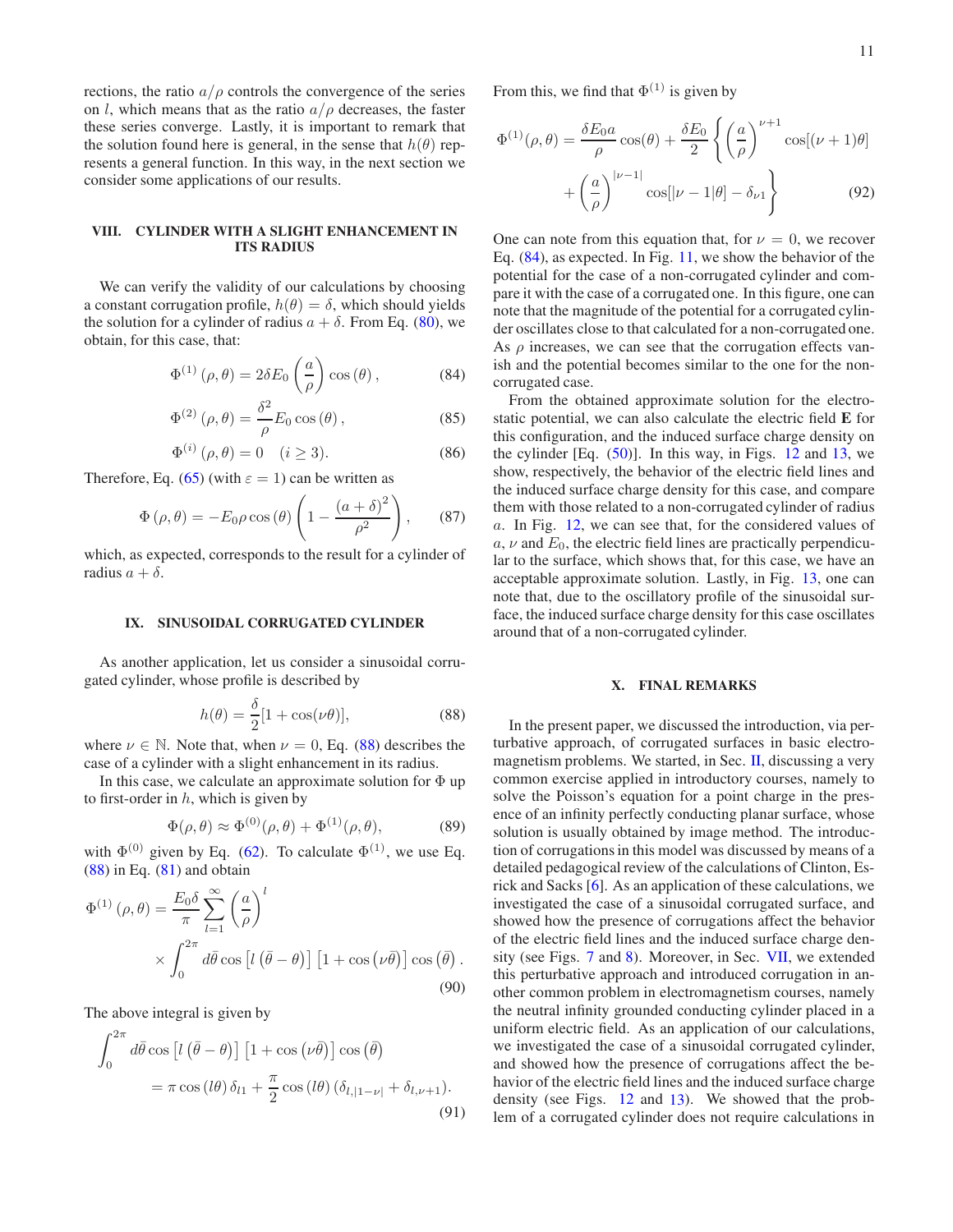

<span id="page-11-1"></span>Figure 11. Behavior of the electrostatic potential, as a function of  $\theta$ , for the configurations of (a) a non-corrugated cylinder, and (b) a sinusoidal corrugated one. We considered  $\alpha = 1, \delta = 0.1, \nu =$ 10,  $E_0 = 1$ . In (b), each tick on the horizontal axis represent a corrugation peak.

Fourier space, which makes it even more simple than that of a point charge in the presence of a corrugated surface, becoming a good pedagogical model to introduce this perturbative approach for corrugated surfaces in an electromagnetism course.

# Appendix A: Some calculations used in Sec. I

<span id="page-11-0"></span>**1.** Transformation of  $G^{(n)}\left(\mathbf{r}_{\parallel}, \mathbf{r}_{\parallel}'; z, z'\right)\Big|_{z=0}$  to Fourier Space

From the boundary condition

$$
G^{(n)}\left(\mathbf{r}_{\parallel},\mathbf{r}_{\parallel}';z,z'\right)\Big|_{z=0} = -\sum_{m=1}^{n} \frac{\left[h(\mathbf{r}_{\parallel})\right]^{m}}{m!} \frac{\partial^{m}}{\partial z^{m}} G^{(n-m)}\left(\mathbf{r}_{\parallel},\mathbf{r}_{\parallel}';z,z'\right)\Big|_{z=0}, \quad \text{(A1)}
$$



<span id="page-11-2"></span>Figure 12. Behavior of the electric field lines, along the plane  $z =$ 0, for the configurations of (a) a non-corrugated cylinder, and (b) a sinusoidal corrugated one. We considered  $a = 1$ ,  $\delta = 0.1$ ,  $\nu = 10$ ,  $E_0 = 1.$ 

if we write  $G^{(n-m)}\left(\mathbf{r}_{\parallel},\mathbf{r}_{\parallel}';z,z'\right)$  as an inverse Fourier transformation, one can obtain

<span id="page-11-3"></span>
$$
G^{(n)}\left(\mathbf{r}_{\parallel},\mathbf{r}'_{\parallel};z,z'\right)\Big|_{z=0} = -\sum_{m=1}^{n} \frac{\left[h(\mathbf{r}_{\parallel})\right]^{m}}{m!}
$$

$$
\times \int \frac{d^{2}\mathbf{k}'}{\left(2\pi\right)^{2}} e^{i\mathbf{k}'\cdot\mathbf{r}_{\parallel}} \frac{\partial^{m}}{\partial z^{m}} \tilde{G}^{(n-m)}\left(\mathbf{k}',\mathbf{r}'_{\parallel};z',z\right)\Big|_{z=0}.
$$
 (A2)

By applying a Fourier transformation in Eq. [\(A2\)](#page-11-3), we obtain

<span id="page-11-4"></span>
$$
G^{(n)}\left(\mathbf{k},\mathbf{r}_{\parallel}';z,z'\right)\Big|_{z=0} = -\sum_{m=1}^{n} \frac{1}{m!} \int \frac{d^{2}\mathbf{k}'}{(2\pi)^{2}}\times \left(\int d^{2}\mathbf{r}_{\parallel} \left[h(\mathbf{r}_{\parallel})\right]^{m} e^{-i(\mathbf{k}-\mathbf{k}')\cdot\mathbf{r}_{\parallel}}\right)\times \frac{\partial^{m}}{\partial z^{m}} \tilde{G}^{(n-m)}\left(\mathbf{k}',\mathbf{r}_{\parallel}';z',z\right)\Big|_{z=0}\Big|_{(A3)}
$$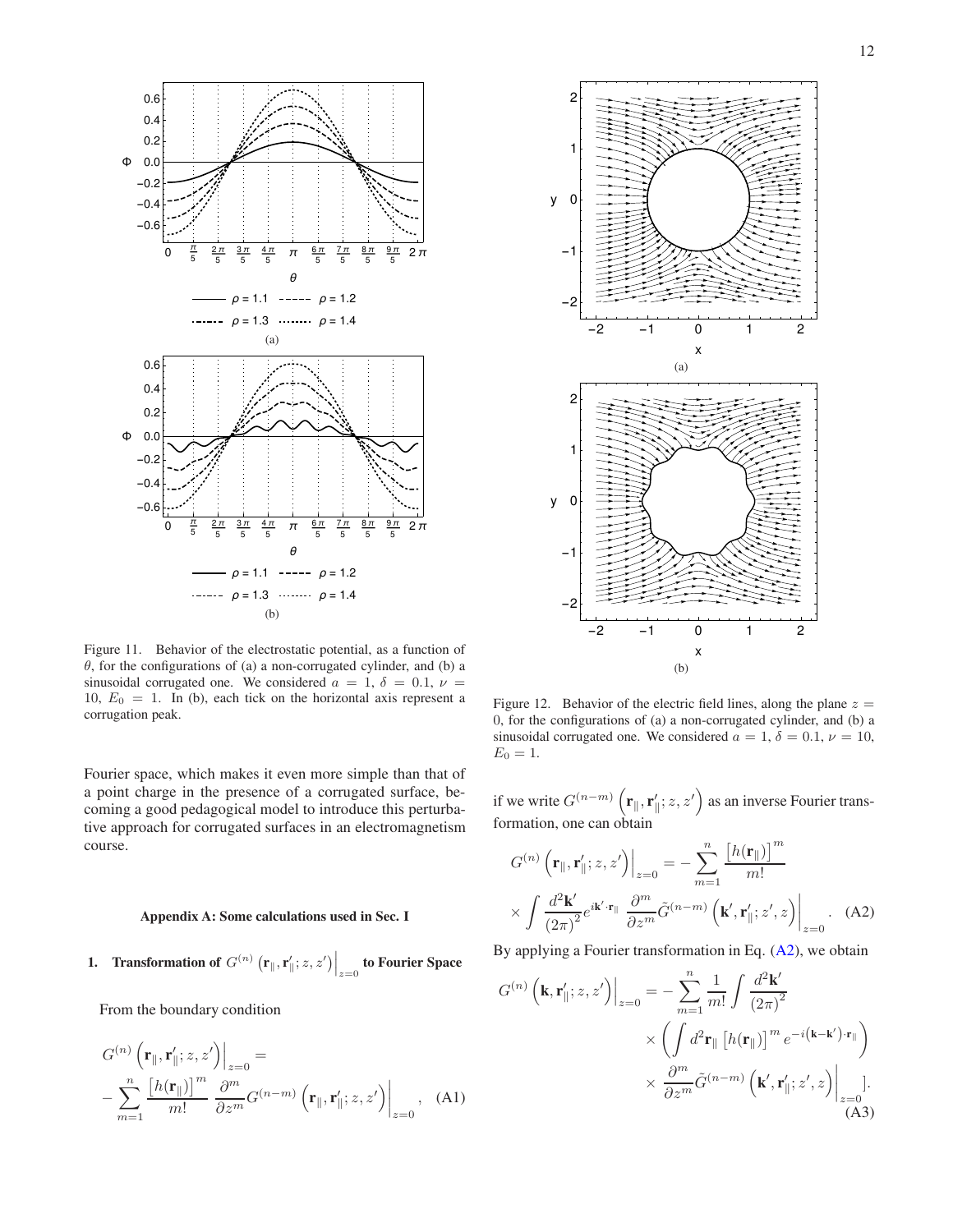

<span id="page-12-1"></span>Figure 13. Behavior of the induced surface charge density  $\sigma$ , along the plane  $z = 0$ , on a cylinder placed in a uniform electrostatic field  $\mathbf{E}_0 = \hat{\mathbf{x}}$ . In both figures,  $\sigma^{(0)}$  (dashed line) represents the case of a non-corrugated cylinder, whereas  $\sigma^{(0)} + \sigma^{(1)}$  (solid line) represents the case of a sinusoidal corrugated cylinder calculated up to first perturbative order. We consider  $a = 1$  and  $\delta = 0.1$ , with  $\nu = 10$  in (a), and  $\nu = 11$  in (b). Each tick on the horizontal axis represent a corrugation peak of the corrugated cylinder.

Note that the term inside the parenthesis can be written as

$$
\tilde{h}_m(\mathbf{k} - \mathbf{k}') = \int d^2 \mathbf{r}_{\parallel} e^{-i(\mathbf{k} - \mathbf{k}') \cdot \mathbf{r}_{\parallel}} \left[ h(\mathbf{r}_{\parallel}) \right]^m.
$$
 (A4)

In this way, the boundary condition given by Eq.  $(A1)$  can be written in the Fourier space as

$$
\tilde{G}^{(n)}\left(\mathbf{k},\mathbf{r}_{\parallel}';z,z'\right)\Big|_{z=0} = -\sum_{m=1}^{n} \frac{1}{m!} \int \frac{d^{2}\mathbf{k}'}{(2\pi)^{2}} \tilde{h}_{m}\left(\mathbf{k}-\mathbf{k}'\right)
$$

$$
\times \frac{\partial^{m}}{\partial z^{m}} \tilde{G}^{(n-m)}\left(\mathbf{k}',\mathbf{r}_{\parallel}';z',z\right)\Big|_{z=0}.
$$
\n(A5)

# <span id="page-12-0"></span>**2.** Solution of  $\tilde{G}^{(0)}\left(\mathbf{k}, \mathbf{r}_{\parallel}'; z, z'\right)$

The equation to be solved is

<span id="page-12-2"></span>
$$
\left(\frac{\partial^2}{\partial z^2} - |\mathbf{k}|^2\right) \tilde{G}^{(0)}\left(\mathbf{k}, \mathbf{r}'_{\parallel}; z, z'\right) = -4\pi e^{-i\mathbf{k}\cdot\mathbf{r}'_{\parallel}} \delta\left(z - z'\right),\tag{A6}
$$

under the boundary conditions

<span id="page-12-4"></span><span id="page-12-3"></span>
$$
\tilde{G}^{(0)}\left(\mathbf{k}, \mathbf{r}'_{\parallel}; z, z'\right)\Big|_{z=0} = 0, \tag{A7}
$$

$$
\tilde{G}^{(0)}\left(\mathbf{k}, \mathbf{r}_{\parallel}'; z, z'\right)\Big|_{z \to \infty} = 0. \tag{A8}
$$

The solution of Eq. [\(A6\)](#page-12-2) is described in the regions for  $z < z'$ and  $z > z'$ , so that one can obtain

$$
\tilde{G}^{(0)}_{<} \left(\mathbf{k}, \mathbf{r}'_{\parallel}; z, z'\right) = A_{<} e^{\left|\mathbf{k}\right|z} + B_{<} e^{-\left|\mathbf{k}\right|z},\tag{A9}
$$

$$
\tilde{G}_{>}^{(0)}\left(\mathbf{k},\mathbf{r}_{\parallel}';z,z'\right) = A_{>}e^{\left|\mathbf{k}\right|z} + B_{>}e^{-\left|\mathbf{k}\right|z}.\tag{A10}
$$

From the boundary conditions, Eqs. [\(A8\)](#page-12-3) and [\(A7\)](#page-12-4), one obtains

<span id="page-12-5"></span>
$$
\tilde{G}_{<}^{(0)}\left(\mathbf{k},\mathbf{r}_{\parallel}';z,z'\right) = A_{<} \left(e^{\left|\mathbf{k}\right|z} - e^{-\left|\mathbf{k}\right|z}\right),\tag{A11}
$$

<span id="page-12-6"></span>
$$
\tilde{G}_{>}^{(0)}\left(\mathbf{k},\mathbf{r}_{\parallel}';z,z'\right) = B_{>}e^{-|\mathbf{k}|z}.\tag{A12}
$$

Furthermore, by knowing that the Green's function is continuous in  $z = z'$ , we can write

$$
\tilde{G}^{(0)}_{\leq}\left(\mathbf{k}, z=z'; \mathbf{r}'_{\parallel}, z'\right)=\tilde{G}^{(0)}_{>} \left(\mathbf{k}, z=z'; \mathbf{r}'_{\parallel}, z'\right). \tag{A13}
$$

From this we find

<span id="page-12-7"></span>
$$
B_{>} = A_{<} e^{|{\bf k}|z'} \left( e^{|{\bf k}|z'} - e^{-|{\bf k}|z'} \right). \tag{A14}
$$

We can also obtain the discontinuity of the Green's function by integrating Eq. [\(A6\)](#page-12-2) around  $z = z'$ , so that

$$
\int_{z'-\epsilon}^{z'+\epsilon} \left(\frac{d^2}{dz^2} - |\mathbf{k}|^2\right) \tilde{G}^{(0)}\left(\mathbf{k}, \mathbf{r}'_{\parallel}; z, z'\right) dz =
$$

$$
-4\pi e^{-i\mathbf{k}\cdot\mathbf{r}'_{\parallel}} \int_{z'-\epsilon}^{z'+\epsilon} \delta(z-z') dz,
$$
(A15)

or yet

$$
\left(\frac{d\tilde{G}^{(0)}}{dz}\right)_{z'+\epsilon} - \left(\frac{d\tilde{G}^{(0)}}{dz}\right)_{z'-\epsilon}
$$
\n
$$
- |\mathbf{k}|^2 \int_{z'-\epsilon}^{z'+\epsilon} \tilde{G}^{(0)}\left(\mathbf{k}, \mathbf{r}'_{\parallel}; z, z'\right) dz = -4\pi e^{-i\mathbf{k}\cdot\mathbf{r}'_{\parallel}}. \quad \text{(A16)}
$$

Since the Green's function is continuous at  $z = z'$ , in the limit  $\epsilon \to 0$ , one obtains

$$
\left(\frac{d\tilde{G}_{>}^{(0)}}{dz}\right)_{z=z'} - \left(\frac{d\tilde{G}_{<}^{(0)}}{dz}\right)_{z=z'} = -4\pi e^{-i\mathbf{k}\cdot\mathbf{r}'_{\parallel}}.\,\text{(A17)}
$$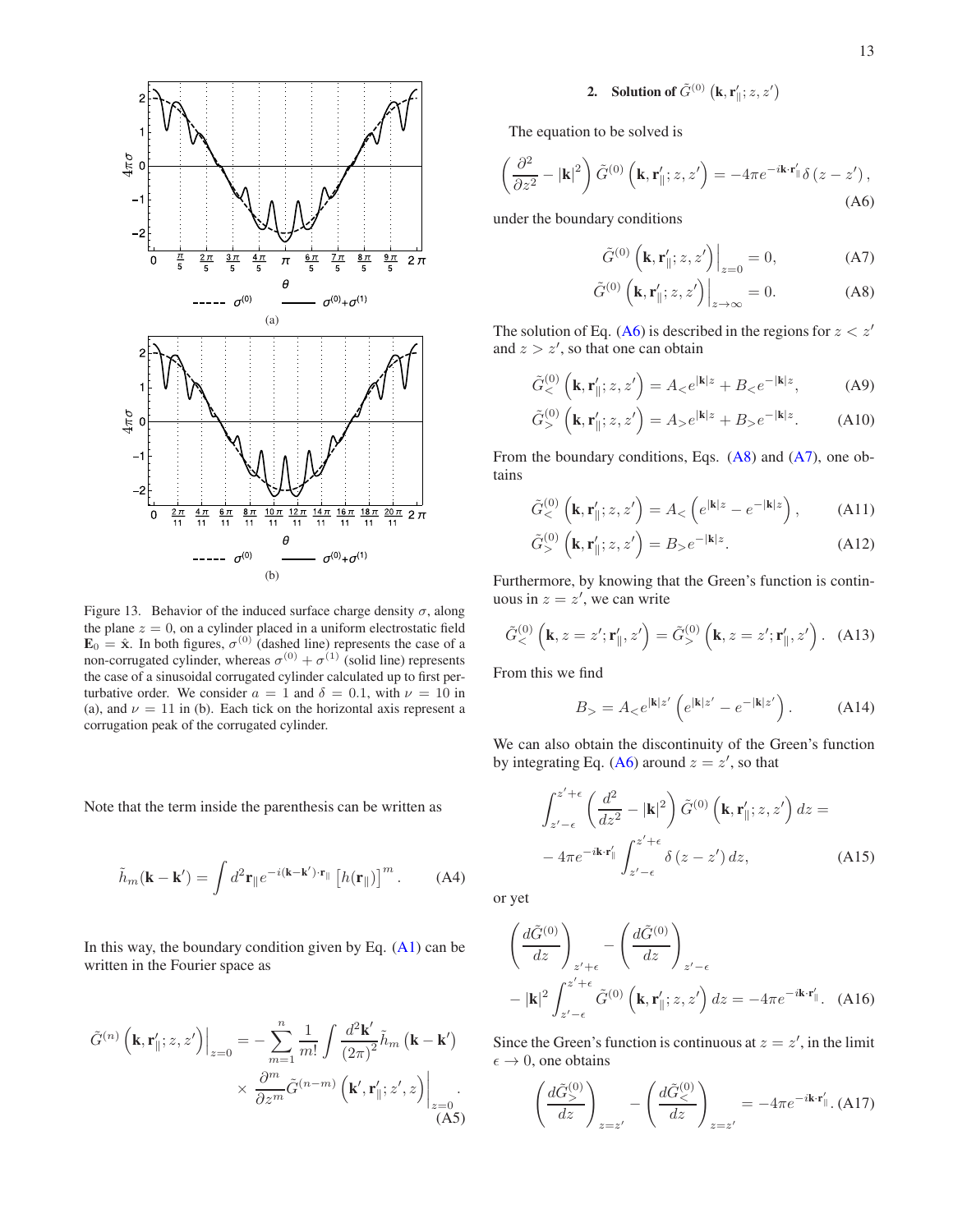Substituting Eqs.  $(A11)$  and  $(A12)$  in this equation, we obtain

<span id="page-13-7"></span>
$$
B_{>}e^{-|\mathbf{k}|z'} + A_{<} \left(e^{|\mathbf{k}|z'} + e^{-|\mathbf{k}|z'}\right) = \frac{4\pi}{|\mathbf{k}|}e^{-i\mathbf{k}\cdot\mathbf{r}'_{\parallel}}.\tag{A18}
$$

From Eqs. [\(A14\)](#page-12-7) and [\(A18\)](#page-13-7), one obtains that  $A<$  and  $B<sub>></sub>$  are given by:

$$
A_{<} = \frac{2\pi}{|\mathbf{k}|} e^{-|\mathbf{k}|z'} e^{-i\mathbf{k}\cdot\mathbf{r}'_{\parallel}},\tag{A19}
$$

$$
B_{>} = \frac{2\pi}{|\mathbf{k}|} \left( e^{|\mathbf{k}|z'} - e^{-|\mathbf{k}|z'} \right) e^{-i\mathbf{k} \cdot \mathbf{r}'_{\parallel}}.
$$
 (A20)

Therefore, Eqs. [\(A11\)](#page-12-5) and [\(A12\)](#page-12-6) become:

$$
\tilde{G}_{<}^{(0)}\left(\mathbf{k},\mathbf{r}_{\parallel}';z,z'\right) = \frac{2\pi}{|\mathbf{k}|}e^{-i\mathbf{k}\cdot\mathbf{r}_{\parallel}'}\left[e^{-|\mathbf{k}|(z'-z)} - e^{-|\mathbf{k}|(z+z')}\right],\tag{A21}
$$
\n
$$
\tilde{G}_{>}^{(0)}\left(\mathbf{k},\mathbf{r}_{\parallel}';z,z'\right) = \frac{2\pi}{\pi}e^{-i\mathbf{k}\cdot\mathbf{r}_{\parallel}'}\left[e^{-|\mathbf{k}|(z-z')}-e^{-|\mathbf{k}|(z+z')}\right].
$$

$$
\tilde{G}_{>}^{(0)}\left(\mathbf{k},\mathbf{r}_{\parallel}';z,z'\right) = \frac{2\pi}{|\mathbf{k}|}e^{-i\mathbf{k}\cdot\mathbf{r}_{\parallel}'}\left[e^{-|\mathbf{k}|(z-z')} - e^{-|\mathbf{k}|(z+z')}\right].\tag{A22}
$$

These two equations can be taken together, so that the solution of  $\tilde{G}^{(0)}\left(\mathbf{k},\mathbf{r}_{\parallel}';z,z'\right)$  can be written as

$$
\tilde{G}^{(0)}\left(\mathbf{k},\mathbf{r}_{\parallel}';z,z'\right) = \frac{2\pi}{|\mathbf{k}|}e^{-i\mathbf{k}\cdot\mathbf{r}_{\parallel}'}\left[e^{-|\mathbf{k}||z-z'|} - e^{-|\mathbf{k}|(z+z')}\right].\tag{A23}
$$

<span id="page-13-6"></span>3. Solution of 
$$
\tilde{G}^{(n)}\left(\mathbf{k},\mathbf{r}_{\parallel}';z,z'\right)
$$

The equation to be solved is

<span id="page-13-8"></span>
$$
\left(\frac{\partial^2}{\partial z^2} - |\mathbf{k}|^2\right) \tilde{G}^{(n)}\left(\mathbf{k}, \mathbf{r}'_{\parallel}; z', z\right) = 0 \qquad (n \ge 1), \text{ (A24)}
$$

under the boundary conditions given by

$$
\tilde{G}^{(n)}(\mathbf{k}, \mathbf{r}'_{\parallel}; z, z')|_{z=0} = -\sum_{m=1}^{n} \int \frac{d^2 \mathbf{k}'}{(2\pi)^2} \frac{\tilde{h}_m(\mathbf{k} - \mathbf{k}')}{m!} \times \frac{\partial^m}{\partial z^m} \tilde{G}^{(n-m)}(\mathbf{k}', \mathbf{r}'_{\parallel}; z, z')|_{z=0},
$$
\n(A25)

$$
\tilde{G}^{(n)}\left(\mathbf{k},\mathbf{r}_{\parallel}';z',z\right)\Big|_{z\to\infty}=0.\tag{A26}
$$

The solution of Eq.  $(A24)$  is given by

$$
\tilde{G}^{(n)}\left(\mathbf{k}, \mathbf{r}_{\parallel}'; z', z\right) = A e^{-|\mathbf{k}|z} + B e^{|\mathbf{k}|z}.\tag{A27}
$$

From Eq. [\(A26\)](#page-13-9), one obtains

<span id="page-13-10"></span><span id="page-13-9"></span>
$$
\tilde{G}^{(n)}\left(\mathbf{k}, \mathbf{r}_{\parallel}'; z', z\right) = A e^{-|\mathbf{k}|z}.\tag{A28}
$$

Besides this, from Eq. [\(A25\)](#page-13-10), one obtains

$$
A = -\sum_{m=1}^{n} \int \frac{d^2 \mathbf{k}'}{(2\pi)^2} \frac{\tilde{h}_m(\mathbf{k} - \mathbf{k}')}{m!}
$$

$$
\times \frac{\partial^m}{\partial z^m} \tilde{G}^{(n-m)}(\mathbf{k}', \mathbf{r}'_{\parallel}; z, z')|_{z=0}.
$$
 (A29)

Therefore, the solution of  $\tilde{G}^{(n)}\left(\mathbf{k},\mathbf{r}_{\parallel}';z,z'\right)$  can be written as

$$
\tilde{G}^{(n)}\left(\mathbf{k},\mathbf{r}_{\parallel}';z',z\right) = -e^{-|\mathbf{k}|z} \sum_{m=1}^{n} \int \frac{d^2 \mathbf{k}'}{(2\pi)^2} \frac{\tilde{h}_m\left(\mathbf{k} - \mathbf{k}'\right)}{m!} \times \frac{\partial^m}{\partial z^m} \tilde{G}^{(n-m)}\left(\mathbf{k}',\mathbf{r}_{\parallel}';z',z\right)\Big|_{z=0}.
$$
\n(A30)

## ACKNOWLEDGMENTS

The authors thank Alessandra Braga, Marcelo Lima, Stanley Coelho, and Van Sérgio Alves, for a careful reading of this paper and fruitful discussions. A.P.C. was supported by the Conselho Nacional de Desenvolvimento Científico e Tecnológico - Brasil (CNPq) - Brasil. A.P.C., L.Q. and E.C.M.N. were supported by the Coordenação de Aperfeiçoamento de Pessoal de Nível Superior (CAPES) - Brasil, Finance Code 001.

- <span id="page-13-0"></span>[1] W. L. Clinton, M. Esrick, H. Ruf, and W. Sacks, Image potential for stepped and corrugated surfaces, [Physical Review B](https://doi.org/10.1103/PhysRevB.31.722) 31, 722 (1985).
- <span id="page-13-1"></span>[2] T. S. Rahman and A. A. Maradudin, Effect of surface roughness on the image potential, [Physical Review B](https://doi.org/10.1103/PhysRevB.21.504) 21, 504 (1980).
- <span id="page-13-2"></span>[3] P. M. Echenique, F. Flores, and R. H. Ritchie, Image potential effects for low and high energy electrons, Surf. Sci. 251[, 119 \(1991\).](https://doi.org/10.1016/0039-6028(91)90965-U)
- <span id="page-13-3"></span>[4] M. W. Cole, Electronic surface states of liquid helium, [Reviews of Modern Physics](https://doi.org/10.1103/RevModPhys.46.451) 46, 451 (1974).
- <span id="page-13-4"></span>[5] J. Lei, H. Sun, K. W. Yu, S. G. Louie, and M. L. Cohen, Image potential states on periodically corrugated metal surfaces, [Physical Review B](https://doi.org/10.1103/PhysRevB.63.045408) 63, 045408 (2001).
- <span id="page-13-5"></span>[6] W. L. Clinton, M. A. Esrick, and W. S. Sacks, Image potential for nonplanar metal surfaces, [Physical Review B](https://doi.org/10.1103/PhysRevB.31.7540) 31, 7540 (1985).